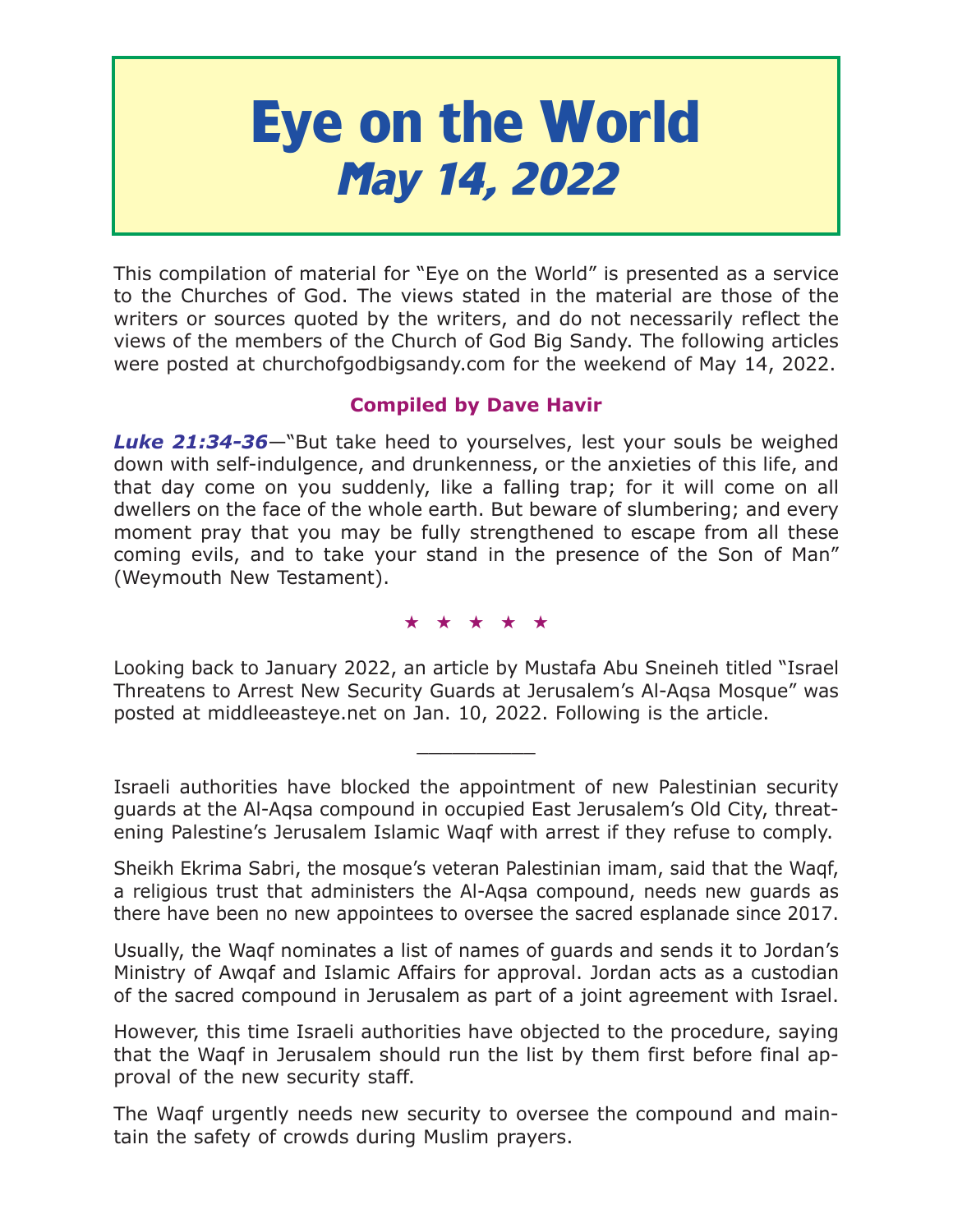It has refused to comply with the Israeli request, saying that Tel Aviv has no say or sovereignty over matters inside the Al-Aqsa compound.

Sabri said that Israel's internal intelligence, the Shin Bet, will be tasked with examining the list, and that it threatened to arrest the new guards if its demands were not met.

According to Sabri, guard numbers at Al-Aqsa have diminished in the past year, due to death, retirement or resignation.

He said Israel's actions were an attempt to impose "sovereignty over Al-Aqsa and end the role of the Islamic Waqf in Jerusalem... Israel considers itself as the guardian of Al-Aqsa and above Jordan in the matter of appointments."

Israel maintains a security presence at Al-Aqsa's gates, with members of its military police standing behind metal barriers, occasionally examining Palestinian IDs before deciding whether or not to allow them to enter the compound.

Israel has full control over the Morrocan Gate, in the southwest corner of Al-Aqsa compound, which leads to the Western Plaza, a holy site in Judaism.

Omar al-Kiswani, the Al-Aqsa mosque manager, told Jordan's Radio al-Balad that Jordan's ministry of foreign affairs and the ministry of Awqaf are aware of the issue, but declined to comment further.

Kiswani said the Islamic Waqf is expecting the new guards to start their roles in the next 24 hours.

Middle East Eye contacted a spokesperson from Jordan's foreign affairs ministry for comment.

Israel occupied East Jerusalem during the 1967 Arab-Israeli War. It annexed the entire city in 1980, in a move unrecognized by the majority of the international community.

The Old City of Jerusalem and the al-Aqsa complex remain the most sensitive components of the Israeli-Palestinian conflict.

★★★★★

An article by Liat Collins titled "My Word: The Story of Shireen Abu Akleh's Death" was posted at jpost.com on May 12, 2022. Following is the article.

 $\overline{\phantom{a}}$  , where  $\overline{\phantom{a}}$ 

Abu Akleh was killed and another Palestinian journalist, Ali Samoodi, was wounded in an exchange of fire between armed Palestinians and IDF forces.

I don't know who killed Al Jazeera journalist Shireen Abu Akleh in Jenin on Wednesday, but I know who carried out the character assassination of Israel after her death. It's a long list. The blood of the 51-year-old veteran reporter had not dried before the statements were being published blaming Israel of her "murder." I'm not shocked, or even surprised, by the knee-jerk response but I am saddened.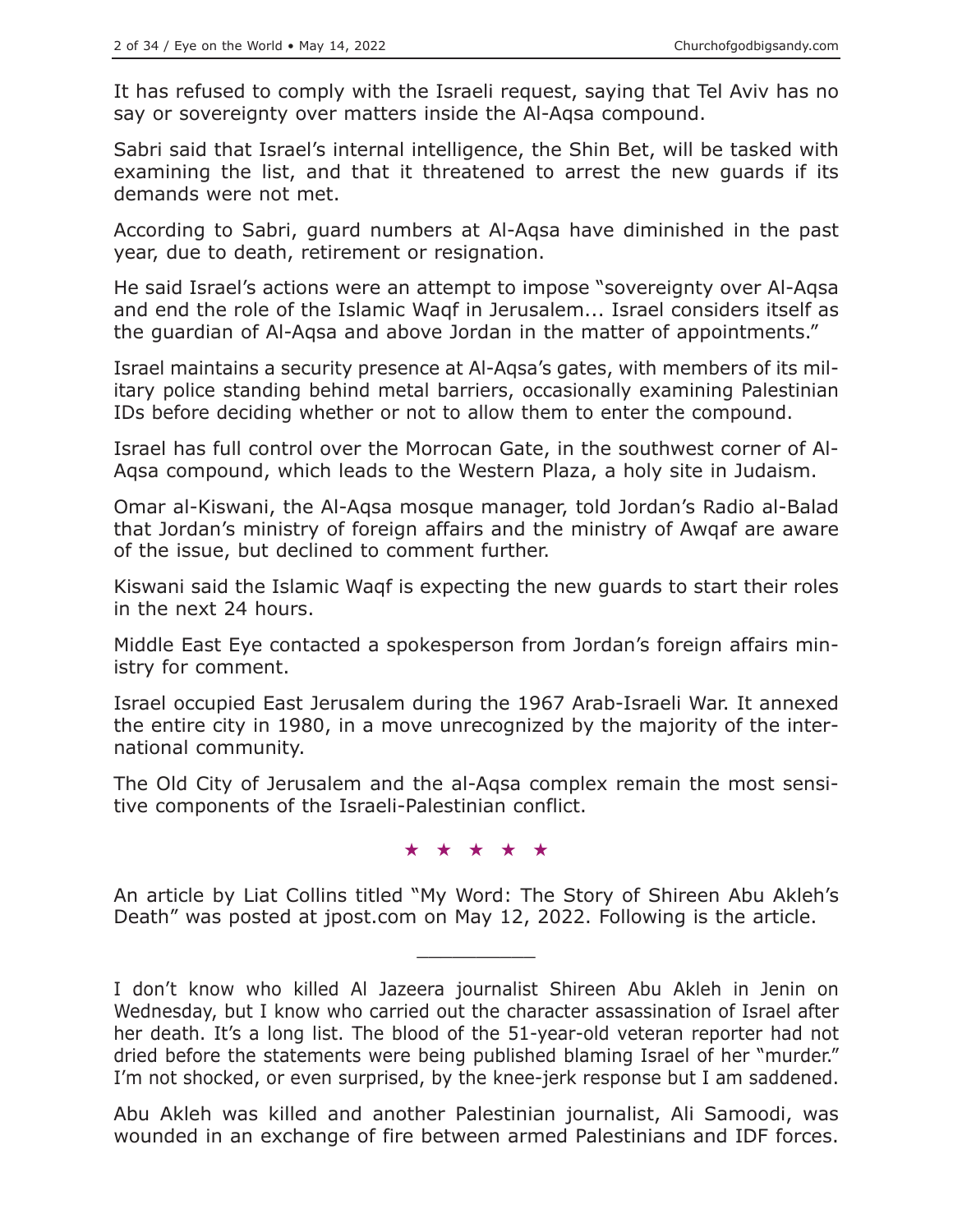The soldiers were taking part in a counterterrorism operation during a wave of terror attacks that has taken the lives of 19 people in Israel since March. We know that the Palestinian Authority refused to carry out a joint investigation into her death to discover whether the fatal bullet had been fired by an IDF soldier or by a Palestinian, who was trying to kill an Israeli.

As Prime Minister Naftali Bennett noted, "Palestinians in Jenin were even filmed boasting 'We hit a soldier; he's lying on the ground.' However, no IDF soldier was injured, which raises the possibility that Palestinian terrorists were the ones who shot the journalist."

That Israeli MKs immediately tied the incident to their political battles, was also to be expected, but some outdid themselves. Ra'am (United Arab List) head Mansour Abbas used Abu Akleh's death as an excuse to postpone a press conference about the decision of the party's supreme religious authority, the Shurah Council, regarding Ra'am's return to the coalition. It was the equivalent of running over Abu Akleh's body with the bandwagon he was swift to jump on. Abbas called Abu Akleh a "martyr" while members of his political rival party, the Joint List, immediately condemned "the execution" of the journalist by "occupation" forces.

PA official Hussein al-Sheikh called her death an "assassination." A Hamas statement called it "a premeditated murder" and Qatar-based Al Jazeera said Abu Akleh was killed in "cold blood" in "a blatant murder, violating international laws and norms."

Perhaps the most predictable but regrettable response came from the International Federation of Journalists.

"Al Jazeera reporter Shireen Abu Akleh was shot dead by the Israeli army while covering a raid in the occupied West Bank town of Jenin early on May 11," the organization declared in a statement issued a few hours after her death.

"The International Federation of Journalists (IFJ) strongly condemned this latest targeted killing of a Palestinian media worker and has pledged to add the murder to the case lodged at the International Criminal Court (ICC) which details the systematic targeting of Palestinian journalists."

With no forensic evidence, the IFJ continued to go ballistic in its tirade against Israel, quoting other Al Jazeera reporters and the Palestinian Journalists Syndicate.

IFJ General Secretary Anthony Bellanger said: "While the full details of this horrific murder are still emerging, testimony from journalists who were with her when she was killed point towards this being another deliberate and systematic targeting of a journalist. Yet again journalists, wearing press vests, clearly identified were targeted by Israeli snipers. They were not alongside demonstrators, they were not a threat—they have been targeted to prevent them bearing witness and telling the truth about the Israeli action in Jenin."

I can tell you who is being systematically targeted. It isn't journalists, Palestinian or otherwise. It's Israelis. Make that the entire State of Israel.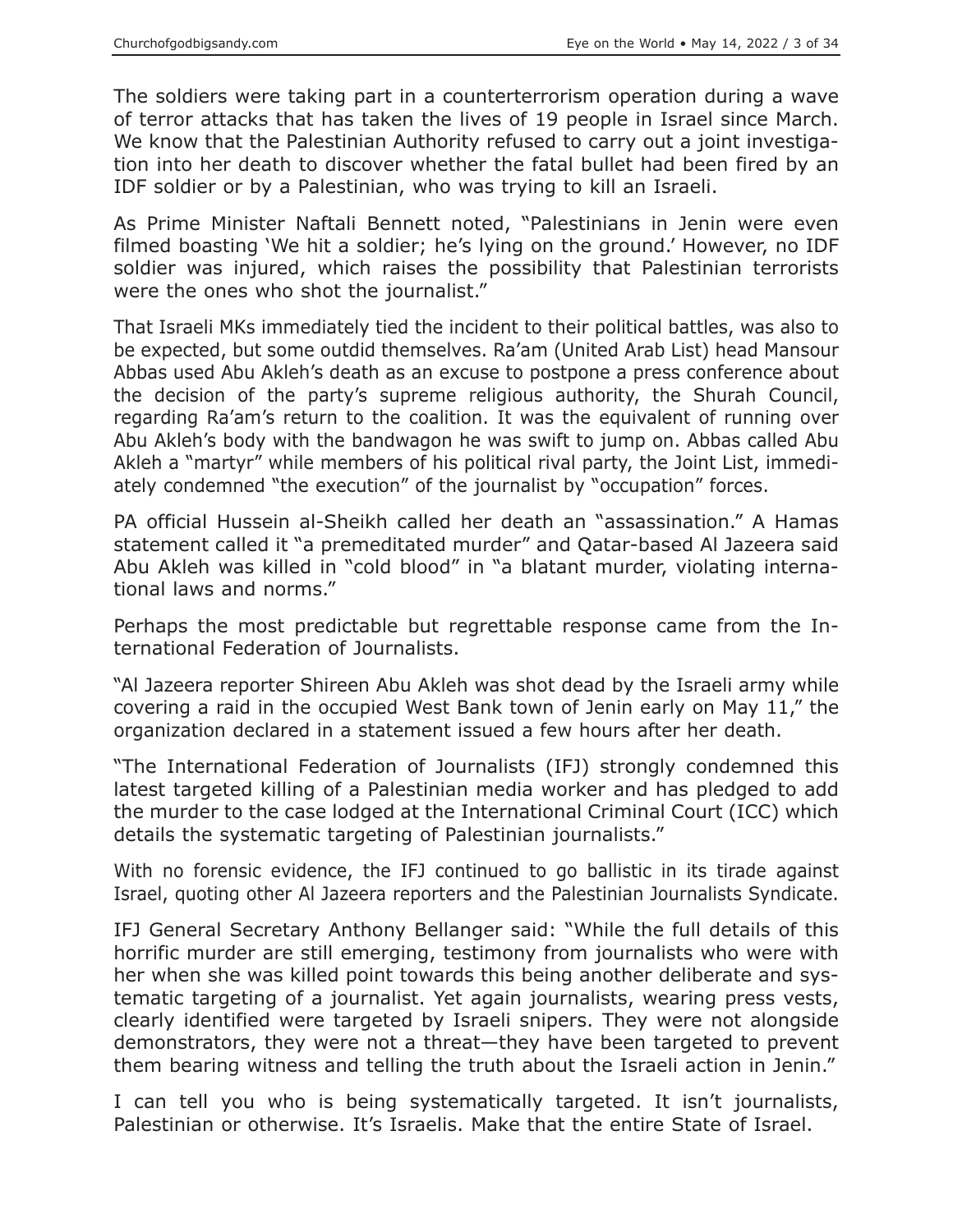The Jerusalem Association of Journalists (of which I'm a member) called on the IFJ to hold its fire. After expressing deep sadness at Abu Akleh's death and the wounding of her colleague, the JAJ demanded a thorough probe and called on the Palestinian Authority to accept the IDF's request for a joint investigation to get to the truth about this specific incident and avoid future cases in which journalists are wounded while doing their jobs.

The wave of terror is not happening in a vacuum. Hamas leader Yahya Sinwar, for example, called on Palestinians to use "cleavers, axes and knives" to attack Israelis just a few days before Palestinian terrorists, lo and behold, did just that at the end of Independence Day. There have also been several stabbing attacks and attempted attacks.

In Elad, three men were hacked to death by two Palestinian terrorists armed with axes. Yonatan Havakuk, 44, Boaz Gol, 49, and Oren Ben Yiftach, 35, between them left 16 suddenly fatherless children. They joined the list no one wants to join, of victims of terror.

Before their names had even been published, the US-based, extreme leftwing group "If Not Now" thought that now would be the perfect time to blame the victims, at least by proxy.

Their statement on Facebook started out sounding morally decent: "We are grieving the loss of life today from an attack in the city of Elad, where three Israelis were killed and four were injured.

"Each of these lives is sacred, each one a whole world no longer with us."

But If Not Now did not stop there. Their statement continued: "We also grieve the power imbalance fueling this violence—Israel's apartheid system, where walls and weapons create a daily nightmare for all Palestinians.

"Where the Israeli government has nuclear arms and international support, while Palestinians lack rights to self-defense and self-determination. This status quo does not keep anyone safe."

I tell you what doesn't keep anyone safe—lies, libel and distortion deliberately aimed at fueling incitement against Israel.

The statement checked all the usual boxes. It automatically repeated the apartheid lie—although, incidentally, Justice Khaled Kabub on May 9 became the first Muslim appointed to Israel's Supreme Court. And it mentioned walls and weapons—presumably referring to the security fence aimed at preventing terrorists entering Israel to carry out murderous attacks and the soldiers patrolling it.

As for the "nuclear arms" and "international support"—I'm not sure which is the more ridiculous claim. The IDF is not nuking Palestinians—although Iran which is the patron of terror groups, including the Houthis in Yemen who praised the Elad attack, is seeking international backing for its nuclear aims. This, despite openly declaring its desire to wipe "the Zionist entity" off the map. And if the IFJ is an expression of "international support" then we real-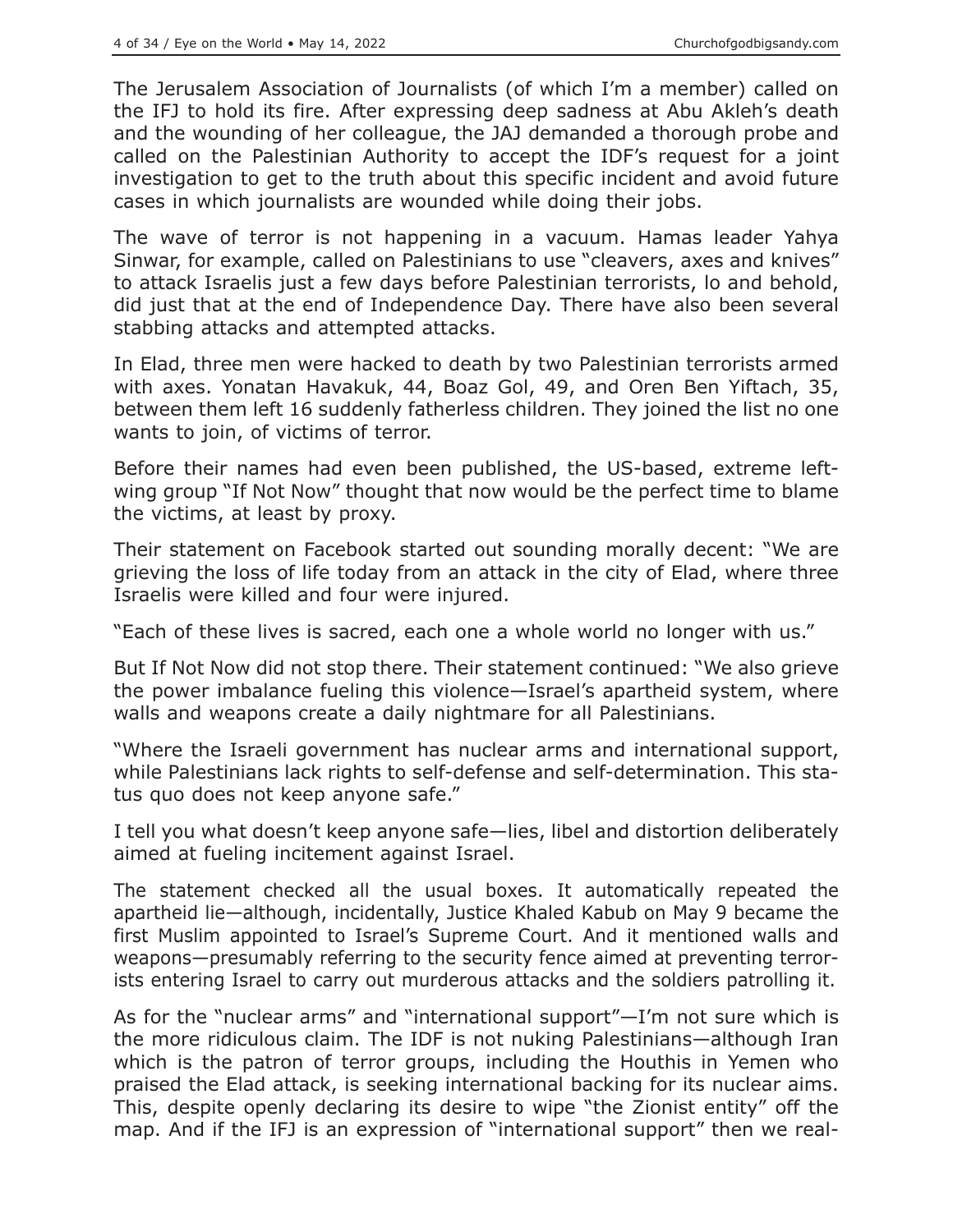ly have buried the facts along with the victims of terror. But with friends like If Not Now, who's surprised by our enemies?

It's this type of "wokedom" that keeps me awake at night—along with the knowledge that nobody is safe from terrorists fueled by the backing of certain global media and NGOs, a culture of martyrdom, and the Palestinian Authority's pay-for-slay policy.

The two terrorists who carried out the Elad massacre—As'sad al-Rifai, 19, and Emad Subhi Abu Shqeir, 20, both from a village near Jenin—were caught after an intensive 60-hour manhunt. Then we got to see the faces of evil. One of the "poor Palestinians" was wearing braces to straighten his teeth. It was a particularly jarring image, compounded by the footage of a terrorist sitting on a rock smoking a cigarette supplied by the Shin Bet as he waited to be taken into custody.

I'm a veteran Israeli journalist and an IDF veteran. I am certain that no soldier woke up on Wednesday morning with the idea of deliberately shooting a reporter doing her job. I also know for sure that in every one of the recent terror attacks, it was the terrorists who set out with murderous intent, not their victims and not the members of the security forces and other brave individuals who halted the attacks.

The full details of Abu Akleh's death have yet to be published, but the narrative surrounding the death of the journalist is already being constructed. Whatever the results of the investigation, the International Federation of Journalists is clearly determined that Israel should not received fair press. And that is part of the story and problem.

#### ★★★★★

"Eye on the World" comment: The following headlines involve articles that are considered international. The articles were not posted, but the headlines give the essence of the story.

 $\overline{\phantom{a}}$  , where  $\overline{\phantom{a}}$ 

#### **Comment about the Waqf**

■ The Jerusalem Islamic Waqf is an Islamic religious trust best known for controlling and managing the current Islamic edifices (including the Al-Aqsa Mosque and the Dome of the Rock) on and around the Temple Mount in the Old City of Jerusalem. The Waqf has governed the civil administration of the holy site since 1187. The King of Jordan currently supplies the funding needed to operate the Waqf.

#### **Comments about tension at Temple Mount**

■ An article by Nir Hasson titled "Bennett: Six Waqf Guards [Out of 200 Waqf Employees Who Work at Temple Mount] Who Support Hamas Expelled From Temple Mount" was posted at haaretz.com on May 10, 2022.

 An article by Staff titled "Jordan's FM Says Jerusalem Holy Sites Are 'Occupied Palestinian Land' " was posted at timesofisrael.com on May 10, 2022.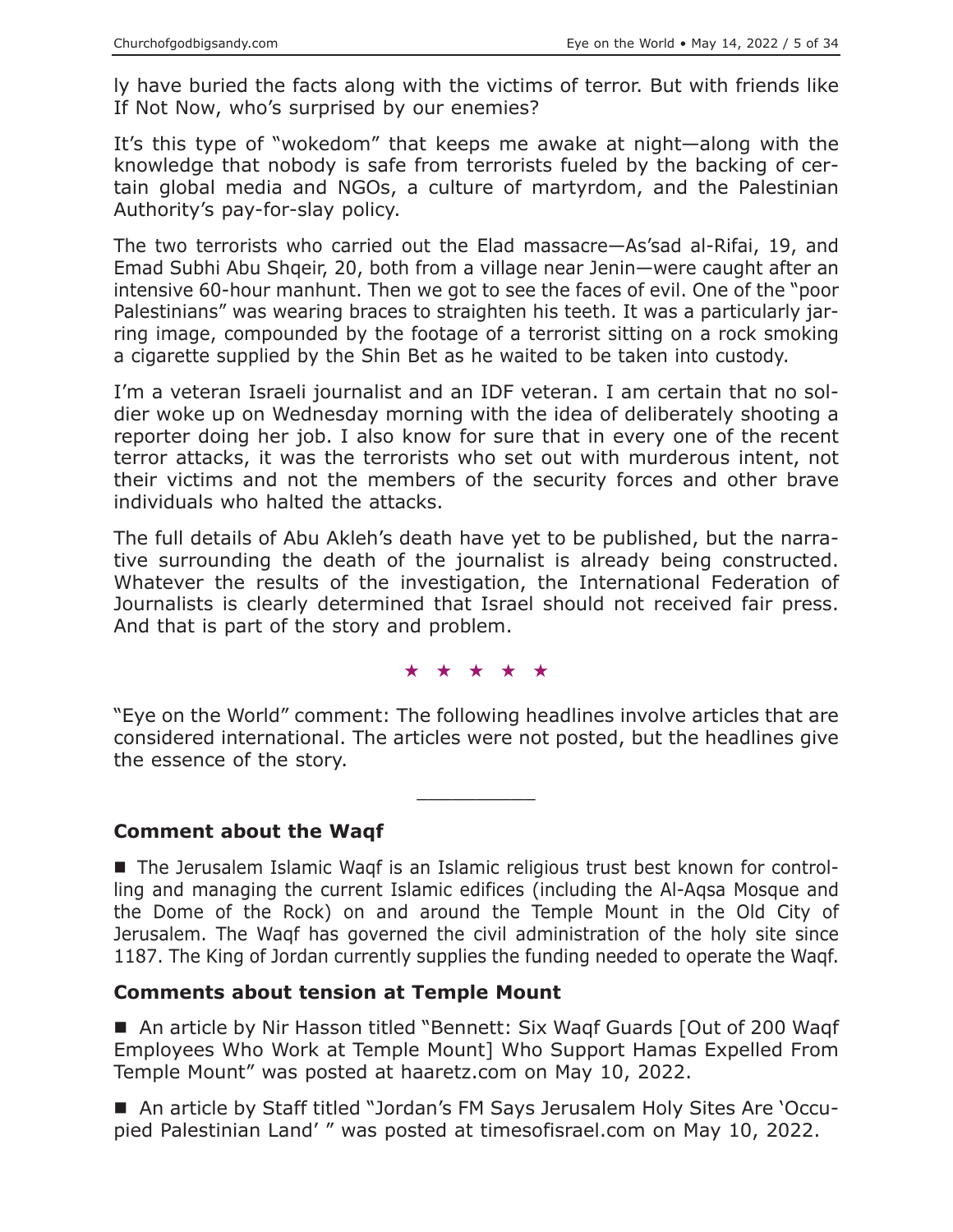An article by Khaled Abu Toameh and Lahav Harkov titled "PMO [Prime Minister's Office]: Foreign Pressure Won't Affect Temple Mount Decisions" was posted at jpost.com on May 10, 2022.

 An article by Shahar Klaiman titled "Jordanian FM Challenges Israeli Sovereignty on Temple Mount" was posted at israelhayom.com on May 11, 2022.

## **Comments about international food crisis**

■ Looking back to April 2022, an article by Aikesh Sharma titled "Global Food Crisis Will Last for Months, World Bank Chief Says" was posted at thenationalnews.com on April 20, 2022.

 A Reuters article by Nelson Banya titled "Ukraine War Fuels Food Crisis in Distant Africa" was posted at reuters.com on May 10, 2022.

■ An article by Nosmot Gbadamosi titled "War in Ukraine Is Worsening East Africa's Food Crisis" was posted at foreignpolicy.com on May 11, 2022.

■ An article by Lizzy Davies titled "Hunger Crisis Grips Horn of Africa-But 80% of Britons Unaware, Poll Shows" was posted at theguardian.com on May 12, 2022.

■ An article by Caixin Global titled "A Global Food Crisis Simmers as War and Corona Choke Commodity Supply Chains" was posted at economictimes.com on May 13, 2022.

■ An article by Staff titled "Stolen Ukrainian Grain Was Smuggled Via Russian Ship From Crimea to Syria" was posted at jpost.com on May 13, 2022.

## **Reminder—Putin crackdown**

■ Looking back to March 2022, an article by Mary Harris titled "Russia's Latest Media Crackdown Is Its Most Oppressive One Yet" was posted at slate.com on March 16, 2022.

■ Looking back to April 2022, an article by Jeanne Whalen titled "Russian Students Are Turning in Teachers Who Don't Back the War" was posted at washingtonpost.com on April 10, 2022.

■ Looking back to April 2022, an article titled "Russia's Ruthless Crackdown on Anti-War Dissent" was posted at cbc.ca on April 15, 2022.

## **Reminder—Zelensky crackdown**

■ Looking back to December 2021, a Reuters article by Stephanie Nebehay titled "Ukraine's Crackdown on Media, Assembly Violates Rights: U.N." was posted at reuters.com on Dec. 15, 2021.

■ Looking back to March 2022, a video titled "Kim Iversen: U.S. Media Ignores Zelenskyy's Anti-Democratic" was posted at youtube.com on March 22, 2022.

■ Looking back to March 2022, an article by Grayson Quay titled "Zelensky Nationalizes TV News and Restricts Opposition Parties" was posted at theweek. com on March 20, 2022.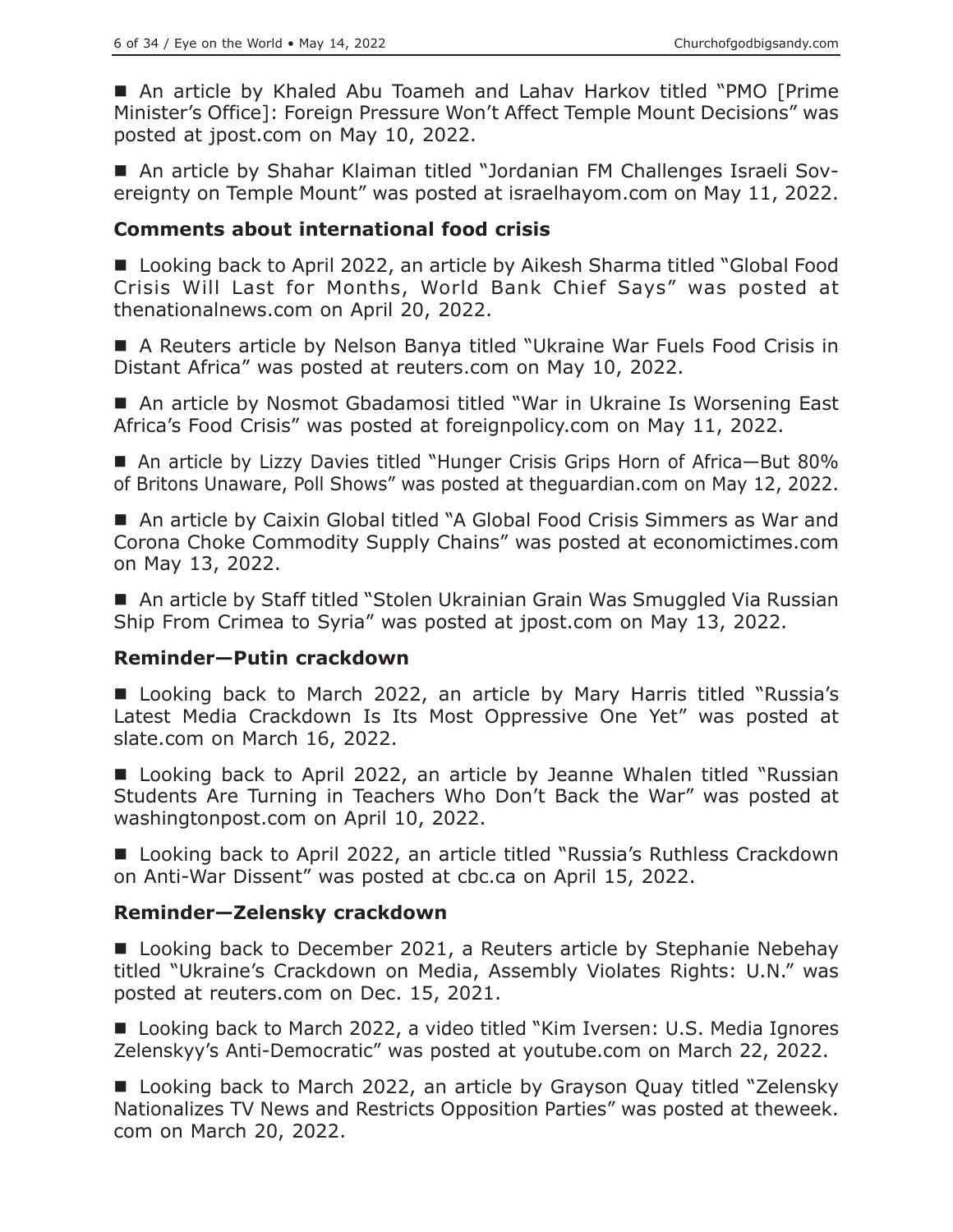■ Looking back to March 2022, an article by Abdul Rahman titled "Opposition Political Parties Banned in Ukraine and 'Unified Information Policy' Imposed" was posted at mronline.org on March 24, 2022.

## **The war from Russia's perspective**

 A Reuters article by Pavel Polityuk and Jonathan Landay titled "Putin's Victory Day Speech Leaves No Clue on Future Escalation" was posted at reuters.com on May 9, 2022.

■ An article by Tara Copp titled "Russia Has Fired Between '10 and 12' Hypersonics Into Ukraine, Pentagon Says" was posted at defenseone.com on May 10, 2022.

 An article by Chris Pleasance titled "Putin's 'Purge': Russia's Top Commander Valery Gerasimov 'Is Suspended' While a Clutch of Other Generals 'Have Been Sacked or Arrested' Over Ukraine Invasion Blunders" was posted at dailymail.co.uk on May 12, 2022.

# **The war from Ukraine's perspective**

■ An article by Josh Boswell titled " 'What They Need Now Is All the World's Support in Defeating Russia'—American, British and Canadian Volunteers Who Previously Helped Fight ISIS in Syria Are Now Risking Their Lives to Support Ukraine on the Frontlines" was posted at dailymail.co.uk on May 12, 2022.

## **Comments about NATO and the war**

 An article by Patrick Goodenough titled "Finland About to Join NATO: 'You Caused This'—Finnish President Tells Putin" was posted at cnsnews.com on May 12, 2022.

■ An article by Jack Newman titled "Russian State TV Warns of 'A New Iron Curtain' in Furious Response to Finland After Helsinki Declared It Wants to Join NATO 'Without Delay' and Alliance Chief Says It Will Be 'Warmly Welcomed' " was posted at dailymail.co.uk on May 12, 2022.

 An article by Jack Newman titled "NATO's Message to Putin: British and American Troops Join Thousands of Soldiers From 19 Nations for War Games in North Macedonia as Finland Signals Intent to Join the Alliance" was posted at dailymail.co.uk on May 12, 2022.

 An article by Will Stewart and Adam Solomons titled "Russia's Former President Dmitry Medvedev Says the West Is Risking 'Fully Fledged Nuclear War' Between Moscow and NATO by 'Pumping Weapons Into Ukraine' " was posted at dailymail.co.uk on May 12, 2022.

■ A Reuters by Ece Toksabay and Essi Lehto titled "Erdogan Says Turkey Not Supportive of Finland, Sweden Joining NATO" was posted at reuters.com on May 13, 2022.

## **Comments about Russian oil and gas**

■ An article by Huileng Tan titled "Sanctions Have Forced Russia to Cut Its Oil Output by 1 Million Barrels a Day; That's a 'Drop in the Ocean,' Says the World's Largest Independent Oil Trader [Mike Muller, the Asia Head of Vitol]" was posted at businessinsider.com on May 9, 2022.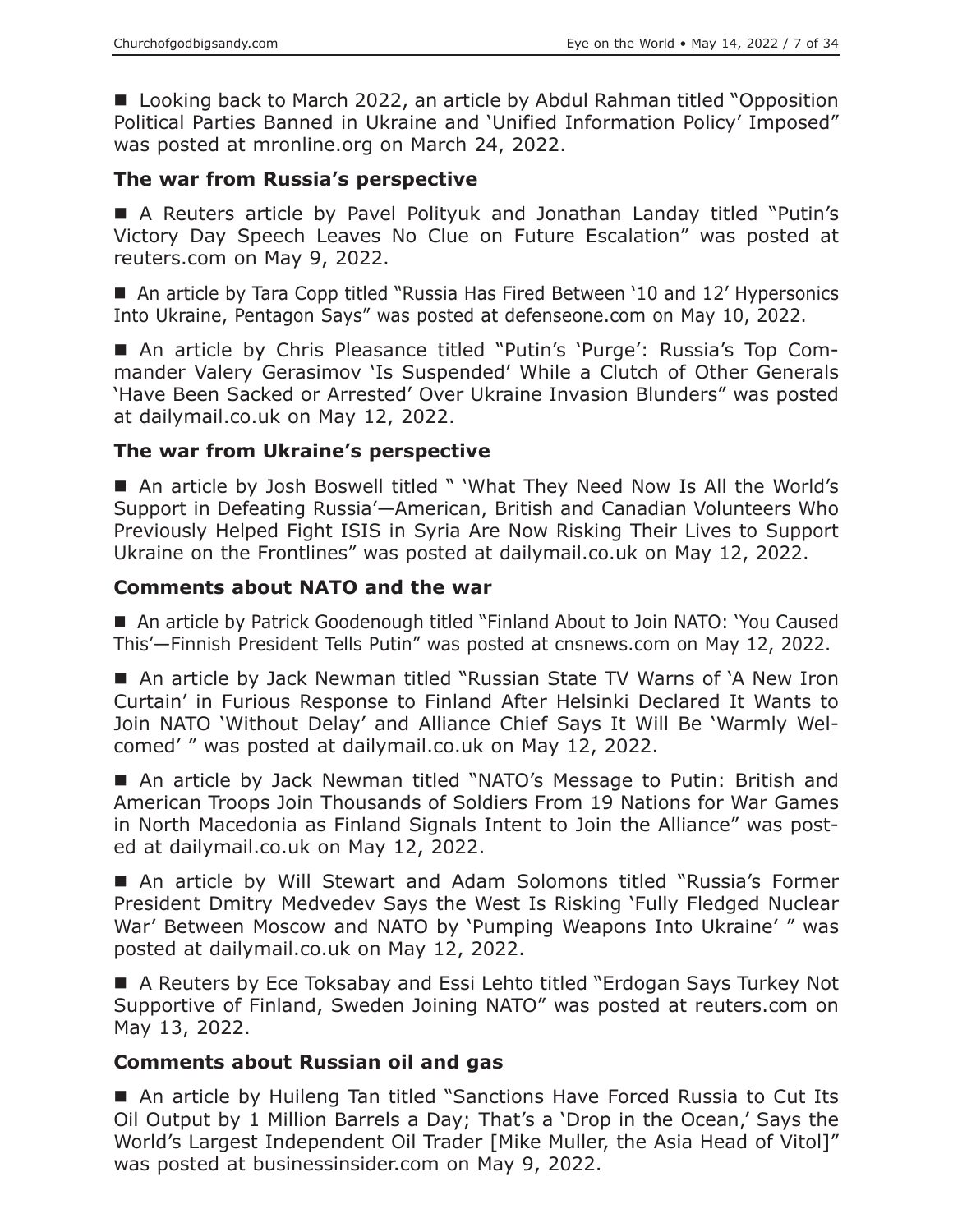An article by Samuel Mangold-Lenett titled "European Union Fails to Implement Russian Oil Embargo Despite Overall Unified Opposition to Russia" was posted at theblaze.com on May 11, 2022.

## **Sanctions against Russia**

■ An article by Swansy Afonso titled "Global Diamond Trade Fractures Under the Weight of Russia Sanctions" was posted at bloomberg.com on May 12, 2022.

■ An article by Bill Bostock titled "Russia Is Resorting to Putting Computer Chips From Dishwashers and Refrigerators in Tanks Due to U.S. Sanctions, Official Says" was posted at businessinsider.com on May 12, 2022.

## **Comments about Israel**

 An article by Anna Ahronheim titled "Israeli, Palestinian Initial Forensics Can't Determine Who Killed Journalist [Shireen Abu Akleh] in Jenin" was posted at jpost.com on May 11, 2022.

■ An article by Staff titled "Journalist's Death [Shireen Abu Aklen] Will Become Excuse for Terror Attacks on Israel" was posted at jpost.com on May 11, 2022.

 An article by Seth Frantzman titled "Death of Journalist [Shireen Abu Aklen] in Raid Raises Questions About IDF Use of Hi-Tech" was posted at jpost.com on May 11, 2022.

■ An article by Seth J. Frantzman titled "Killing of Abu Akleh Shows Israel Will Always Be Guilty to the World" was posted at jpost.com on May 12, 2022.

■ An article by Jacob Magid titled "Israel Authorizes Plans for 4,427 West Bank Settlement Homes" was posted at timesofisrael.com on May 12, 2022.

■ An article by Emily Crane titled "Israel's Mossad Says It Stopped Iranian Plot to Assassinate U.S. General" was posted at nypost.com on May 12, 2022.

## **Comments about Iran**

■ An article by Nasser Karimi titled "Iran Detains Two Europeans; EU Envoy in Tehran About Nuke Deal" was posted at apnews.com on May 11, 2022.

 A Reuters article by John Irish titled "France Says Two Citizens Detained in Iran, Demands Immediate Release" was posted at reuters.com on May 12, 2022.

 An article by Ron Kampeas titled "Biden Won't Budge on This Make-Or-Break Iran Deal Issue, and Progressives Are Furious" was posted at jpost.com on May 13, 2022.

## **Comments about Saudi Arabia**

■ An article by Brian Swint titled "Apple Is No Longer the World's Most Valuable Company; This Company [Saudi Aramco] Is No. 1" was posted at barrons.com on May 12, 2022.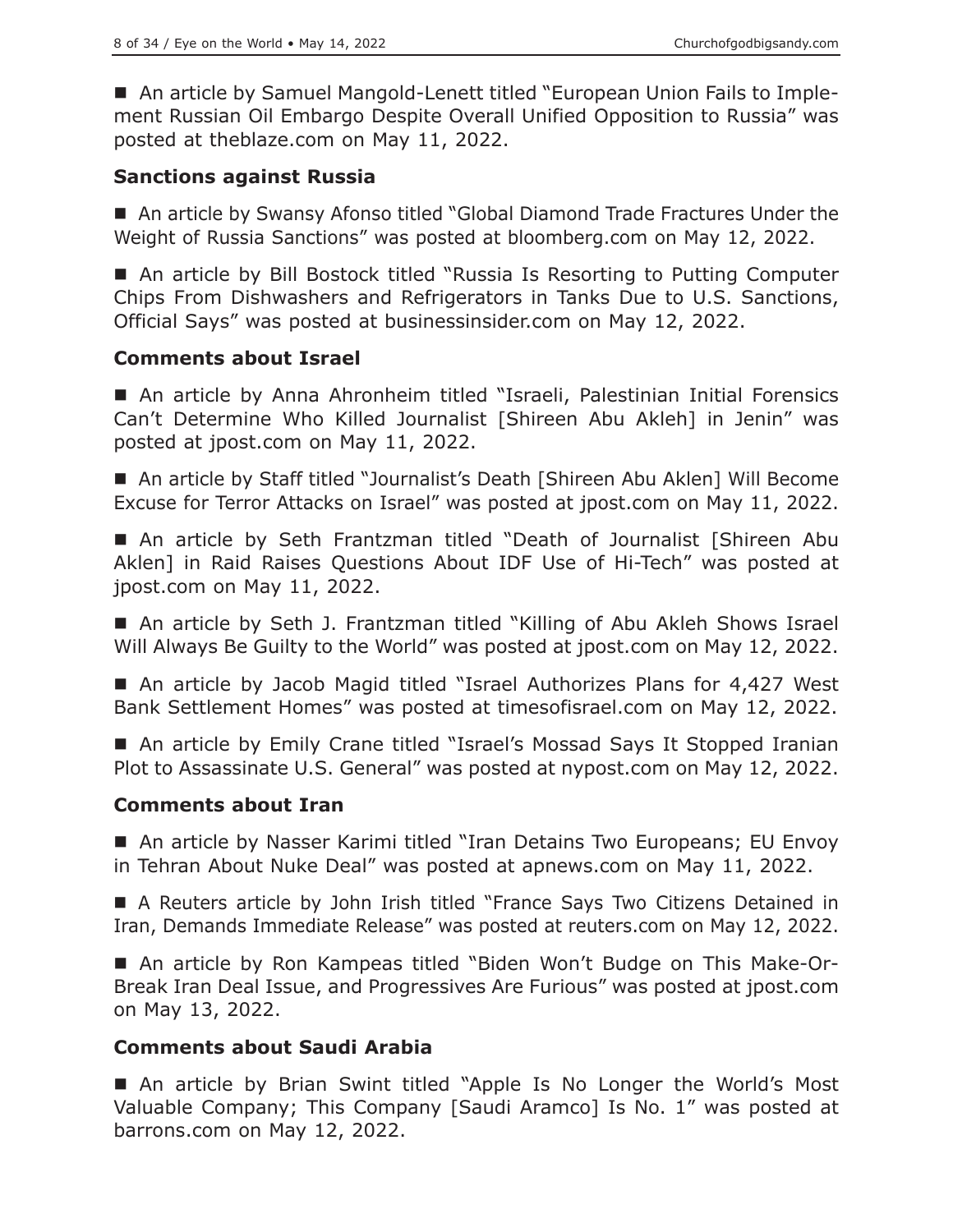## **International covid news**

■ An article by Gabrielle Reyes titled "Shanghai's Month-Plus Lockdown Expands to Suburbs" was posted at breitbart.com on May 10, 2022.

 An article by John Hayward titled "Coronavirus Lockdown in Shanghai Triggers Riot at MacBook Factory" was posted at breitbart.com on May 10, 2022.

■ An article by Sarah Whitten titled "Disney Shares Slip After Earnings Report, as Covid Closures Take a Toll on Parks in Asia" was posted at cnbc. com on May 11, 2022.

# **International climate change**

■ An article by Sam Tonkin titled "Gazprom, BP, Shell and Other Fossil Fuel Firms Are Quietly Planning Almost 200 'Carbon Bomb' Oil and Gas Projects That Could Doom Efforts to Limit Global Warming to 2.7 Degree (Fahrenheit), Investigation Reveals" was posted at dailymail.co.uk on May 12, 2022.

## **International miscellaneous news**

■ An article by Kate McGreavy titled "Todd Boehly's Blues! [Famous Soccer Team] Chelsea Confirm American Billionaire Has Signed an Agreement to Acquire the Club as Roman Abramovich's Sale Finally Goes Through With \$5.1 Billion Proposed Deal Set to Be Approved by Government and Premier League" was posted at dailymail.co.uk on May 6, 2022.

 An article by John Ely titled "An End to the Agony of Cot Death? 'World-First' Breakthrough Sees [Australian] Scientists Find a Way of Spotting Babies at Highest Risk of SIDS [Sudden Infant Death Syndrome]" was posted at dailymail.co.uk on May 9, 2022.

 An article by Staff titled "Japan Vigilant Against China Navy Activity Involving Aircraft Carrier" was posted at kyodonews.net on May 9, 2022.

■ An article by Anders Hagstrom titled "Hong Kong Arrests Roman Catholic Cardinal in Crackdown on 'Basic Rights' " was posted at foxnews.com on May 11, 2022.

■ An article by Charlie Walker titled "Dozens of Official FIFA-Approved World Cup Hotels in Qatar Are Refusing to Admit LGBTQ+ Guests or Telling Same-Sex Couples to Modify Their Behavior and to Not 'Dress Gay' " was posted at dailymail.co.uk on May 12, 2022.

★★★★★

An article by Ben Brody titled "Social Media's Legal Foundation Just Crumbled in Texas; Here's What's Next" was posted at protocol.com on May 12, 2022. Following is the article.

 $\overline{\phantom{a}}$  , where  $\overline{\phantom{a}}$ 

The surprise Wednesday ruling by a panel of three federal appeals court judges allows Texas' social media law to go into effect—and has led to pan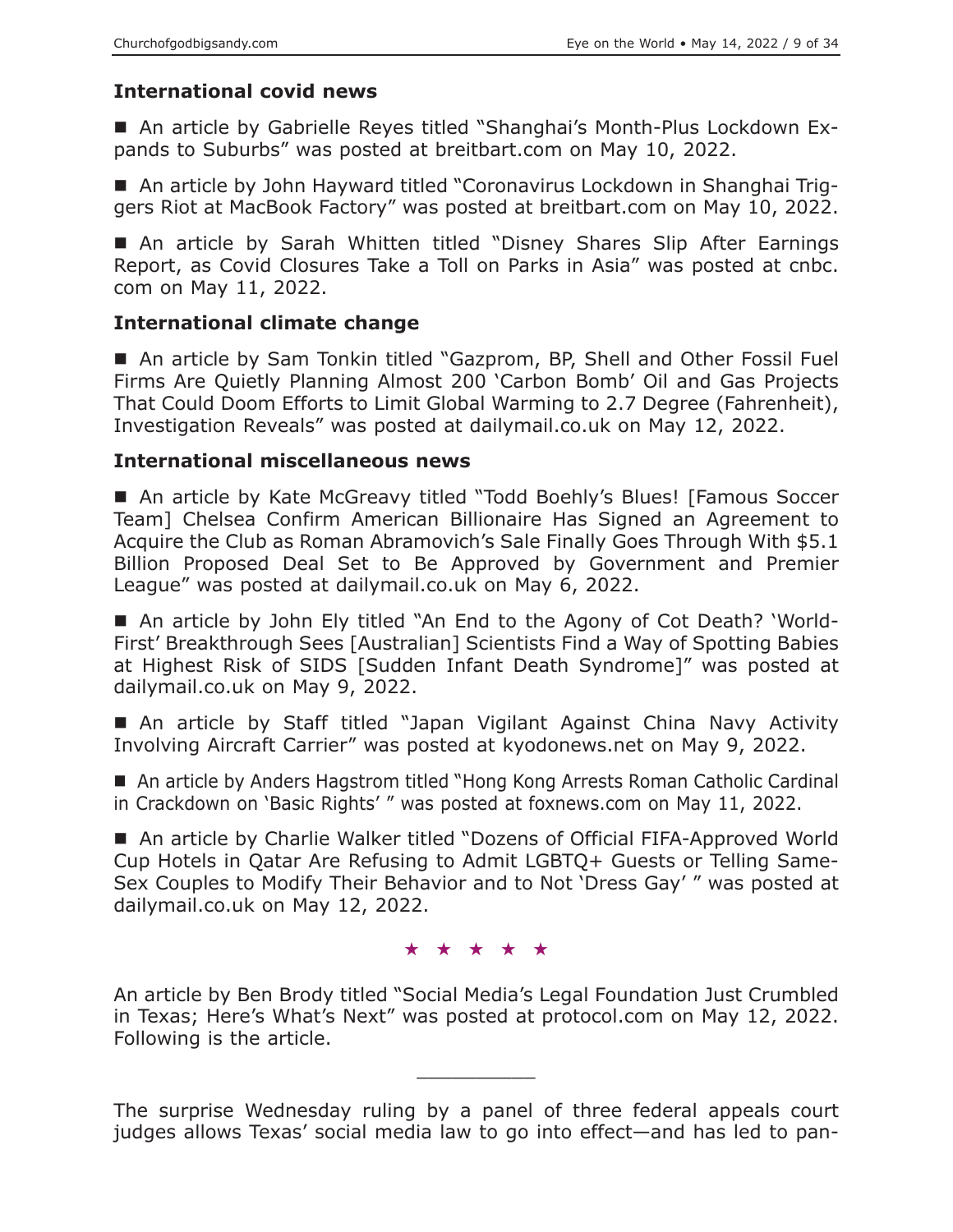icked befuddlement among tech policy experts wondering how platforms could possibly comply, even if they wanted to, and what options the services have for challenging the ruling.

The judges ruled 2-1 that the law should be effective while they hear an appeal by two Big Tech trade groups of a district court injunction that initially put the measure on hold. The judges did not immediately publish their reasoning, but the move will force social media companies to face a legal environment that could threaten the core content bans, moderation practices and ranking algorithms that have allowed them to flourish since the 1990s.

While HB 20 is in effect, Texas users can sue platforms like Facebook and Twitter if they get "censored" for their viewpoints—a vague premise, designed by conservatives who claim that Big Tech unfairly silences them and down-ranks their content.

Until this week, industry observers widely expected the court to uphold a block on the law. In addition to the lower court's injunction, a different federal court also paused a similar Florida law, finding that it violated the First Amendment in seeking to punish private companies for their views and treatment of content. Those decisions also echoed extensive Supreme Court precedent.

But instead, the Fifth Circuit judges appeared to struggle with basic tech concepts during a Monday hearing—including whether Twitter counts as a website—before issuing Wednesday's startling decision.

Matt Schruers, the president of Computer & Communications Industry Association, one of the two groups that challenged the law, said in a statement that "no option is off the table" as far as challenging the ruling and the statute. A lawyer for NetChoice, the other plaintiff, tweeted that it would "absolutely be appealing."

One option for the groups is to seek an en banc appeal—basically, a rehearing by a larger panel of judges in the same court, which is often viewed as the most conservative circuit in the U.S. But the decision on Wednesday may signal that even that larger group would come to a similar conclusion, said David Greene, civil liberties director at the Electronic Frontier Foundation.

The EFF supported the platforms' suit in a brief. The law is unconstitutional, Greene said. "My hope is that at some point, a court will agree with that, and strike [the law] down," Greene told Protocol. "But I think that's only going to happen at the Supreme Court level."

There are two ways the companies could end up in the Supreme Court: They could skip the en banc hearing and start by appealing to the Supreme Court directly, or they could try to bring the case there after another loss in the appeals court. But the majority of the nine justices might not see a reason to jump in at this stage, and could instead hold for a time when the companies are actually facing lawsuits permitted by the Texas statute.

Alternatively, experts said, the high court would be more likely to get involved if the 11th Circuit court upholds the existing block on the Florida law and the Supreme Court can resolve the differences between the two approaches.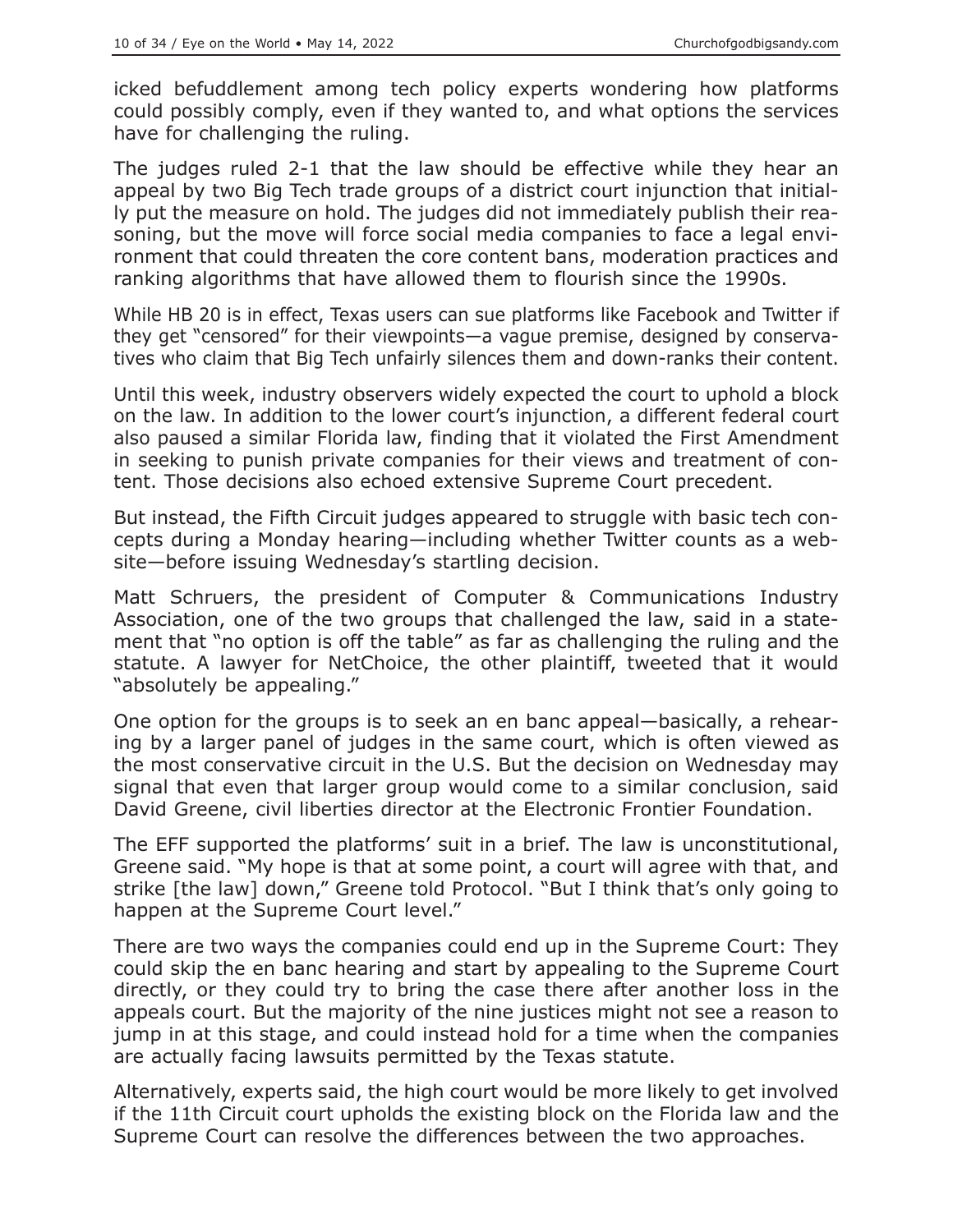Any decision the Supreme Court makes would depend greatly on the appeals courts' framing of the issues, Greene said. If the court's conservative majority wants to approve Texas' law, however, it would likely have to contend with precedent that five conservative justices signed on to as recently as 2019, which affirmed the First Amendment rights of private actors to control content they carry as they see fit.

In the meantime, lawsuits could kick off any minute now as aggrieved users or the state, which can act on their behalf—claim they've been targeted for their viewpoints and seek to force services restore their content and accounts, or even win some sort of prime placement on social media feeds. Such lawsuits were already common, despite failing repeatedly due to sites' Section 230 protections, but if those suits become successful, even the most basic content moderation models could become untenable. Platforms have worried that would, in turn, force a spike of hate speech and dangerous misinformation on services that host user posts, or prompt the return of chronological feeds, which tend to be spammy and unpopular.

Medium-sized sites and services that don't have Meta-sized budgets to handle litigation—but still have the 50 million monthly active users that make them qualify under Texas' law—would likely struggle in particular with the new legal regime.

"It's so hard to know what the law means and . . . whether you can change your entire product to try [to] comply with the law," Greene said. "That's really hard."

In addition, an early suggestion—that companies could simply pull out of Texas—might be impractical and politically disastrous, said Corbin Barthold, director of Appellate Litigation at the libertarian group TechFreedom, which also supported the challenge to the law.

"Can you imagine the loudmouths on Capitol Hill, the hell they would raise?" Barthold said. Companies will probably feel that "the nuclear option is too much."

Barthold pointed out that such a move may even fall afoul of the law, which stops companies from complying by isolating users in Texas. Instead, companies might try to have suits moved to other venues, or wait for the issue to get back down to the federal trial court level and argue that Texas' law impermissibly gets in the way of other states' commerce.

The Texas law contains yet another provision that could throw off companies' planning: There's a section that says Texas courts can't impose any action that federal law prohibits. Sec. 230 currently protects internet content companies from exactly those actions when they pertain to content moderation, which may leave in place only Texas' disclosure requirements. The law also requires platforms to maintain public policies that delineate what kinds of content are banned—i.e., the terms of service that most apps and platforms already publish—though in practice, would-be plaintiffs could easily claim that even moderation decisions arising from such clear policies are actually viewpoint-based and forbidden under the law.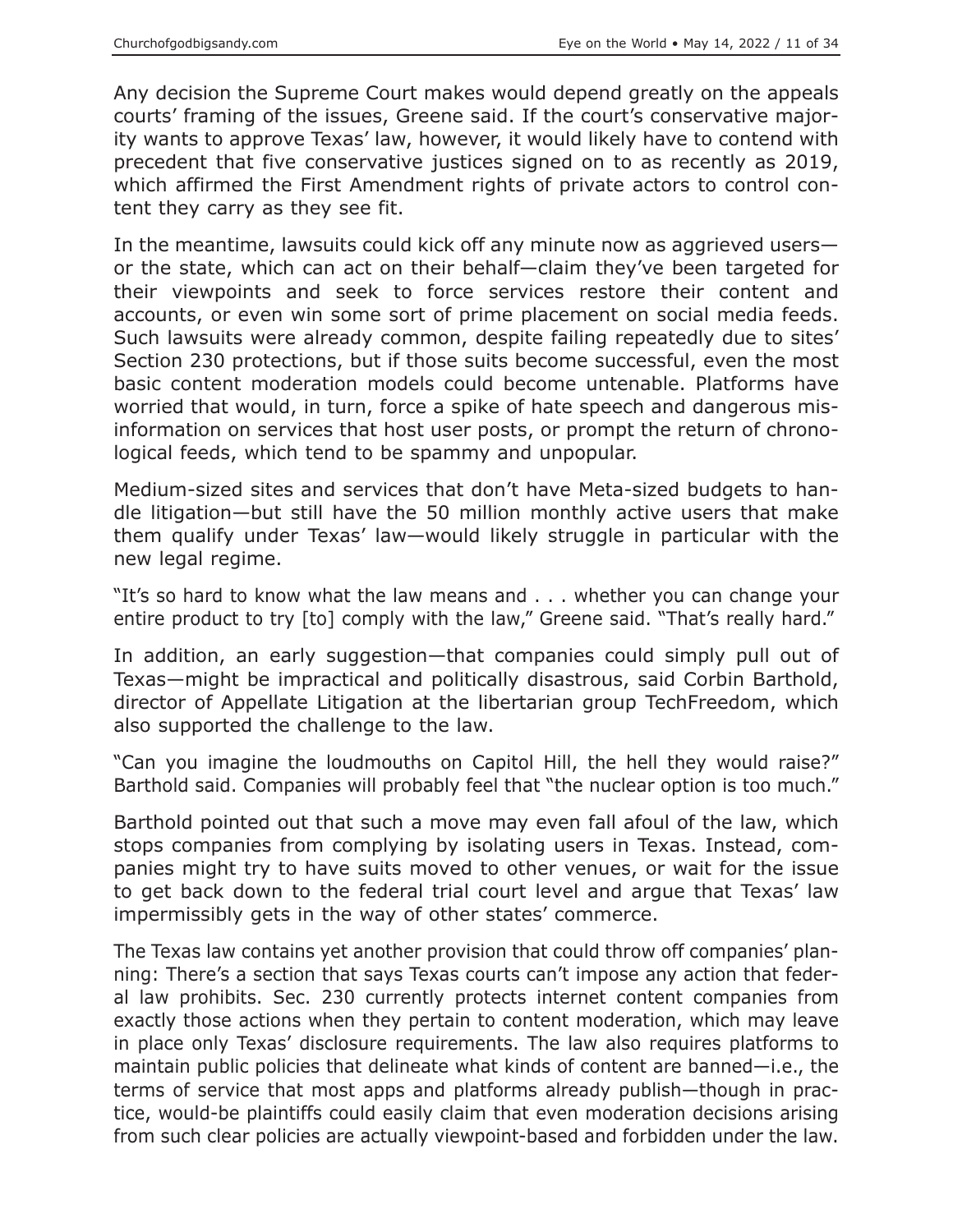In either case, the ruling appears to have started a tech policy experiment to see if sites with user content can function in a vastly different legal environment from the one they've relied on for a quarter-century.

Such experiments are already popping up voluntarily on smaller right-wing platforms such as Gettr and Trump's Truth Social, and Elon Musk has suggested he's teeing up a similar approach if he gets to control Twitter. The ruling could force that experiment to become ubiquitous, though, and might set up uncertainty that persists until the Supreme Court settles the issues.

"There's certainly a possibility that it could issue an opinion that will just completely fundamentally change how we use social media," Greene said, "and maybe more fundamentally change how we use the internet."

★★★★★

An article by Michelle Malkin titled "Aborti-Mania: The Perfectly Planned Meltdown" was posted at creators.com on May 3, 2022. Following is the article.

 $\overline{\phantom{a}}$  , where  $\overline{\phantom{a}}$ 

Just as a wave of crucial midterm primary elections kick off around the country this spring, the conveniently scheduled leak of a Supreme Court draft opinion overturning Roe v. Wade became America's new weapon of manufactured mass distraction.

Left-wing abortifa agitators descended on the Supreme Court steps in Washington, howling, "Fascist scum has got to go."

Unhinged TikTokers called for "riots," "gas" and "torches"; "burning it all to the ground" by targeting "all those old white men and the women who support them"; and "mayhem in the streets" that will dwarf the "global protests around George Floyd."

One prototypical Hollywood feminist, Amanda Duarte (a self-described "barren, child-eating sex witch"), tweeted her fantasy involving the "little white daughters" of pro-life "white supremacist lawmakers" getting "raped and impregnated by black men."

The aborticrats are not just nuts. They're evil.

An "anarchist collective" is now instructing women (yes, all of sudden, the left has discovered that biological women are really a thing) how to concoct "do it yourself" abortion pills with horse ulcer powder, corn syrup and confectioners' sugar. (Yes, these are the same types who made it a punishable offense to talk about alternative covid-19 treatment ivermectin, the anti-malarial drug used safely for three decades around the globe by humans and animals.)

But I digress.

Right on cue, anti-Christian hatred spread like a raging Colorado wildfire across the internet, from the profane, abortion-promoting rabbi who fumed,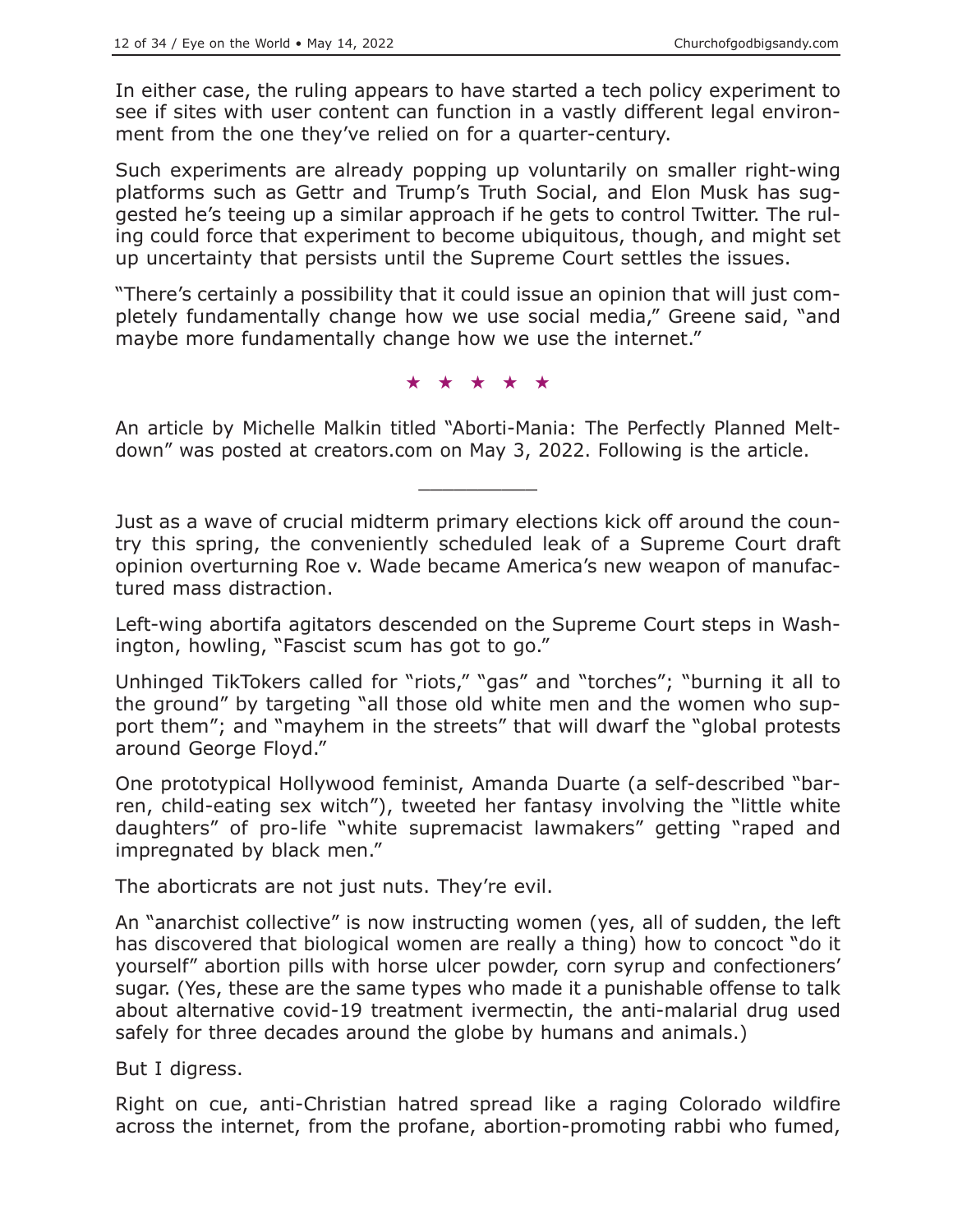"Shame on all who hold the cross" and, "Time to go to war" to thousands of his fellow online vigilantes posting, "F-- Christians" with veiled or outright threads of violence.

Planned Parenthood and the American Civil Liberties Union were at the ready in Washington, D.C., Philadelphia and New York City's Foley Square for "impromptu" protests and literal screamfests, where masses of spontaneously gathered rabble-rousers carried spontaneously printed, carbon-copy signs from the billiondollar-funded giants of the Death Lobby. (So much for that "paper shortage" being used to justify ditching traditional paper ballot voting, right? Told you so.)

Question the timing?

It would be irresponsible not to do so. Survey the political landscape. Earlier this week, left-wing NPR reported that President Joe Biden "is losing support from Gen Z." The libs in deep-blue Massachusetts are sick of him, too, according to a new Boston Globe/Suffolk University poll. Another lib outlet, governmentsponsored PBS, reported last week that "independents favor the GOP right now" because "runaway inflation is hitting everyone's wallets and has given Republicans a political edge"; pollsters also found that "about half of parents with children under age 18 said they don't like how (Biden) has handled covid."

Despite the Herculean attempts of the White House, Black Lives Matter and woke media to gin up fear over "white supremacy" as the biggest threat to our nation, unbrainwashed citizens are revolting en masse against anti-white critical race theory in higher education and "social and emotional learning" (translation: thought control and behavior modification) in K-12 schools. BLM's multimilliondollar grift has now hit mainstream exposure. And the Biden Disinformation Governance Board, headed by TikTok warbling bubblehead and Hunter Biden laptop-whitewasher Nina Jankowicz, has become a laughingstock across the board.

The engineered and coordinated aborti-mania also comes at an opportune time for Biden's Big Pharma allies. Just this week, a new study has documented more covid-19 vaccine-induced heart infections. New surveillance data from the Vaccine Adverse Event Reporting System confirms a "statistically significant increased risk for Guillain-Barre syndrome (GBS) in the 3 weeks after receipt of the Janssen/Johnson & Johnson covid-19 vaccine." And profiteering Pfizer, which is pushing Biden to approve covid-19 shots for children under 5, was forced to release more than 90,000 pages of jab data it tried to cover up.

Make no mistake: There are no coincidences, and conspiracies are not just theories, especially in an even-numbered election year with a crumbling, bumbling commander in chief and his minions clinging to power.

## ★★★★★

A copy of the law titled "Chapter 73—Obstruction of Justice; Sec. 1507—Picketing or parading" is posted at govinfo.gov. Following is a copy of that particular section.

 $\overline{\phantom{a}}$  , where  $\overline{\phantom{a}}$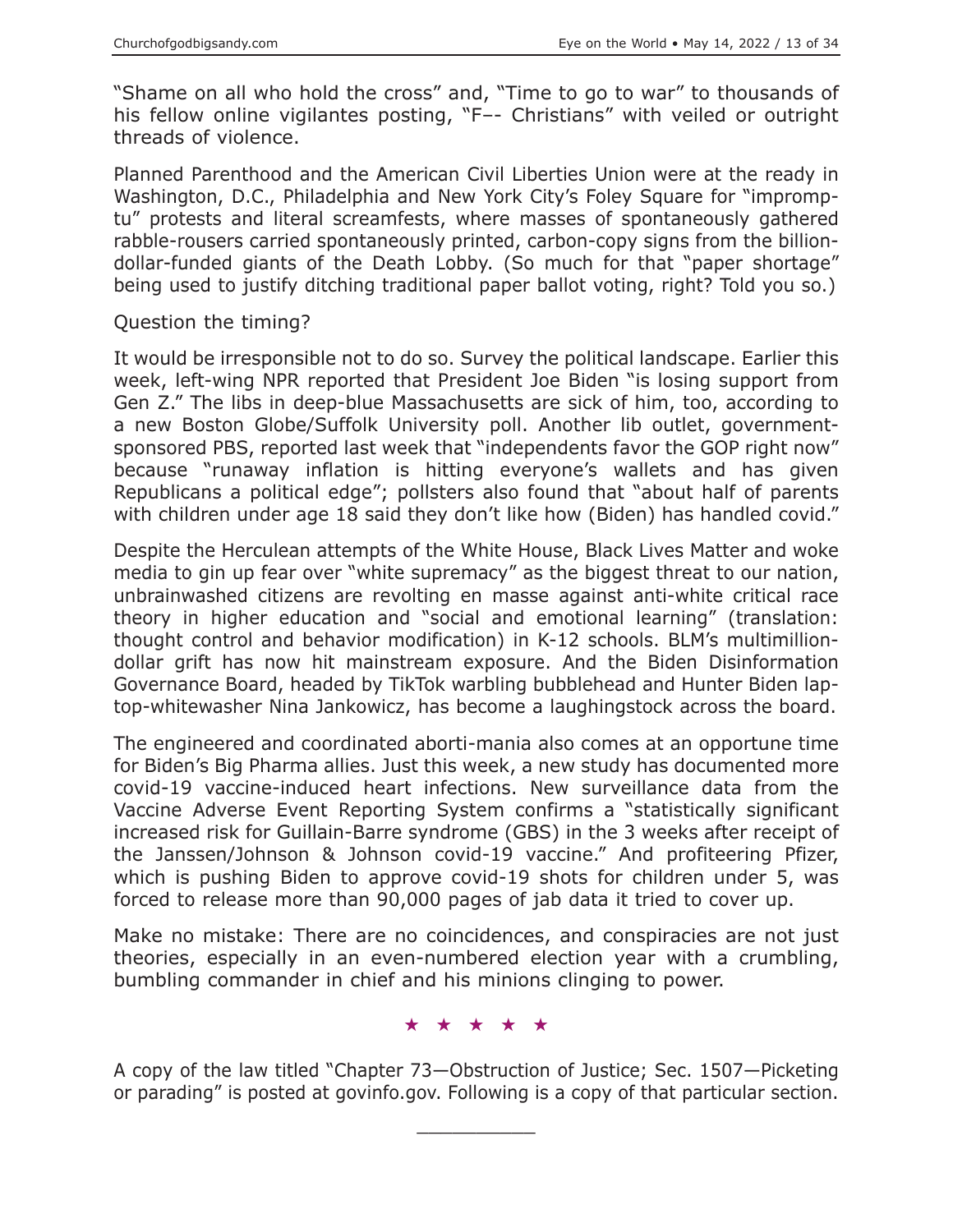"Whoever, with the intent of interfering with, obstructing, or impeding the administration of justice, or with the intent of influencing any judge, juror, witness, or court officer, in the discharge of his duty, pickets or parades in or near a building housing a court of the United States, or in or near a building or residence occupied or used by such judge, juror, witness, or court officer, or with such intent uses any sound-truck or similar device or resorts to any other demonstration in or near any such building or residence, shall be fined under this title or imprisoned not more than one year, or both. Nothing in this section shall interfere with or prevent the exercise by any court of the United States of its power to punish for contempt."

★★★★★

An article by Joseph Curl titled "Liberals Finally Learn the Meaning of the Word 'Woman' " was posted at dailywire.com on May 11, 2022. Following is the article.

 $\overline{\phantom{a}}$  , where  $\overline{\phantom{a}}$ 

When Judge Ketanji Brown Jackson sat before a select Senate committee charged with determining whether her nomination to the Supreme Court would move forward, Sen. Marsha Blackburn (R-TN) asked her this simple question: "Can you provide a definition for the word 'woman'?"

"I can't —" Judge Jackson began before an incredulous Blackburn cut her off with, "You can't?"

"Not in this context. I'm not a biologist," Jackson said.

"The meaning of the word *woman* is so unclear and controversial that you can't give me a definition?" Blackburn asked. "The fact that you can't give me a straight answer about something as fundamental as what a woman is underscores the dangers of the kind of progressive education that we are hearing about."

Judge Jackson was, of course, just posturing. The Federalist noted that she had referenced women 14 times during the first two days of her hearings, adding that there were 34 instances in her legal opinions as a judge in which she used the word.

But it's in vogue these days not to know what a woman is.

The next day, defending Jackson, the liberal USA Today said "a competent biologist would not be able to offer a definitive answer either. Scientists agree there is no sufficient way to clearly define what makes someone a woman, and with billions of women on the planet, there is much variation."

Let's pause here and just insert the definition of "woman" from Merriam-Webster Dictionary: "an adult female person." Well, that wasn't so hard. But on we go.

This new wordplay isn't new, by the way. Liberals, courting the LGBTQ vote, have long refused to define, well, just about anything.

In a 2021 House spending bill, Democrats invented a new term: "birthing" individuals. The bill avoided silly terms like "mother," instead referring to "pregnant, lactating, and postpartum individuals."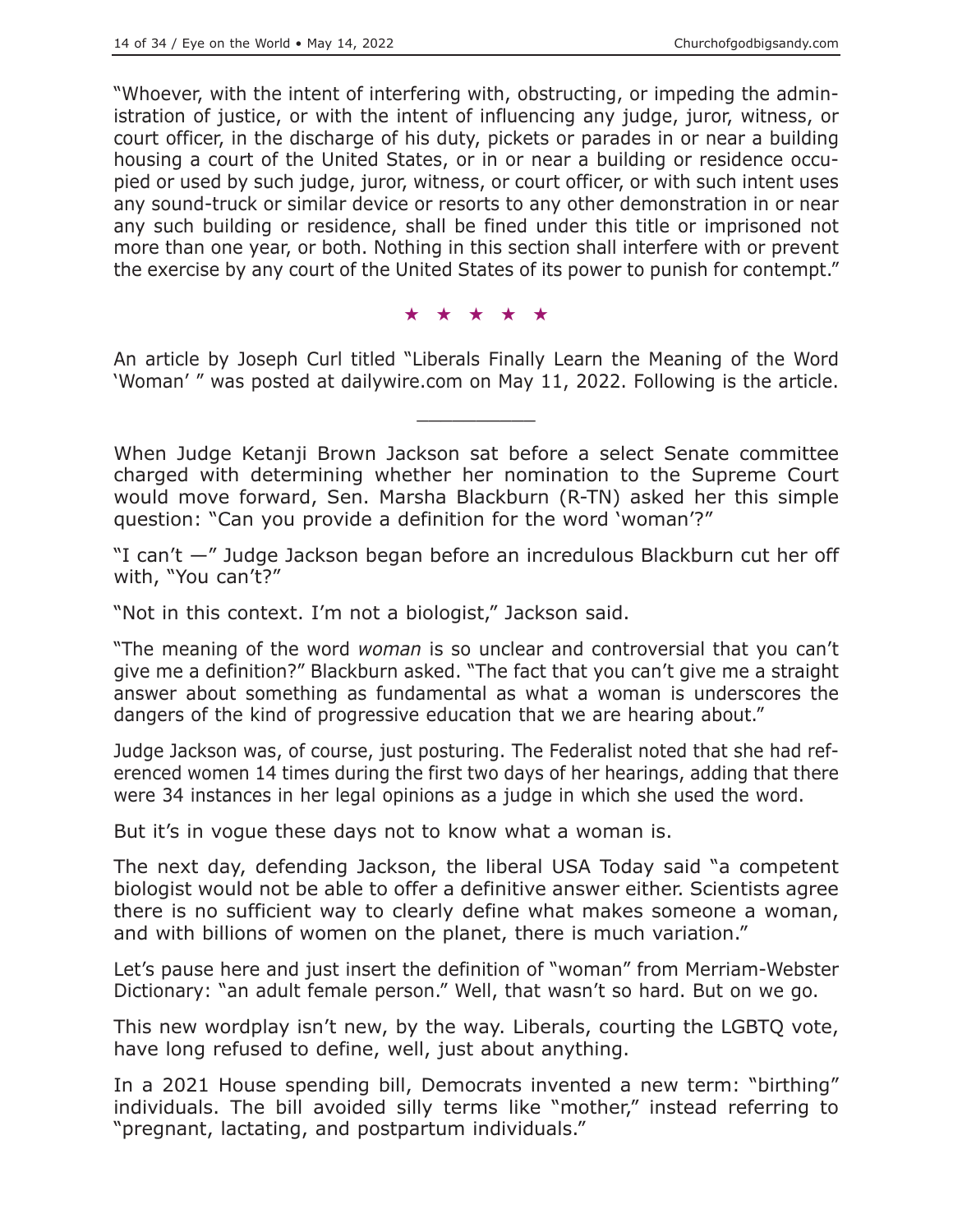■ Rep. Alexandria Ocasio-Cortez (D-NY) apparently didn't get the memo. Raging against the Texas pro-life Heartbeat Act, she called women "women," but then remembered not to, later referring to "people who give birth" and "any menstruating person."

■ Then Rep. Cori Bush (D-MO) created more controversy on social media when she, too, referred to "birthing people."

"Every day, Black birthing people and our babies die because our doctors don't believe our pain," she wrote on Twitter. What followed was not pretty.

■ Speaker of the House Nancy Pelosi (D-CA) codified the whole mess, introducing a resolution calling for the elimination of gendered terms (forget that the California Democrat still had the terms "mother" and "grandmother" in her Twitter bio).

The resolution changed "pronouns and familial relationships in the House rules to be gender-neutral or removes references to gender, as appropriate, to ensure we are inclusive of all Members, Delegates, Resident Commissioners and their families—including those who are nonbinary," her announcement said.

■ NBC News jumped into the fray with a piece headlined, "Trans dads tell doctors: 'You can be a man and have a baby.'"

"There is no data on how many transgender men and nonbinary people give birth in the United States each year, because medical systems track them as female, but experts believe the numbers are likely higher than many would expect," the news outlet reported.

■ The New York Times (of course) went further, saying, how can we really know how many genders there really are? In fact, way back in 2014, Facebook "introduced dozens of options for users to identify their gender today—and although the social media giant said it would not be releasing a comprehensive list, ABC News has found at least 58 so far," the network reported.

But suddenly, Democrats and liberals have found the meaning of the word "woman." You'll hear it everywhere, sometimes in a sentence like, "women will be forced into back alleys with court hangers when the Supreme Court overturns *Roe v. Wade*."

A leak from within the Supreme Court last week passed to Politico quoted Supreme Court Justice Samuel Alito as saying, "*Roe* was egregiously wrong from the start" and that "we hold that *Roe* ... must be overruled."

"It is time to heed the Constitution and return the issue of abortion to the people's elected representatives," Alito added. "The Constitution makes no reference to abortion and no such right is implicitly protected by any constitutional provision."

With the leak, "a woman's right to choose" is now all liberals talk about. Not birthing individuals, not men, but women. Now, the word carries political power: Half of Americans are, after all, women. Choice—by women, mind you—will be on the ballot this November, and more than likely in November 2024.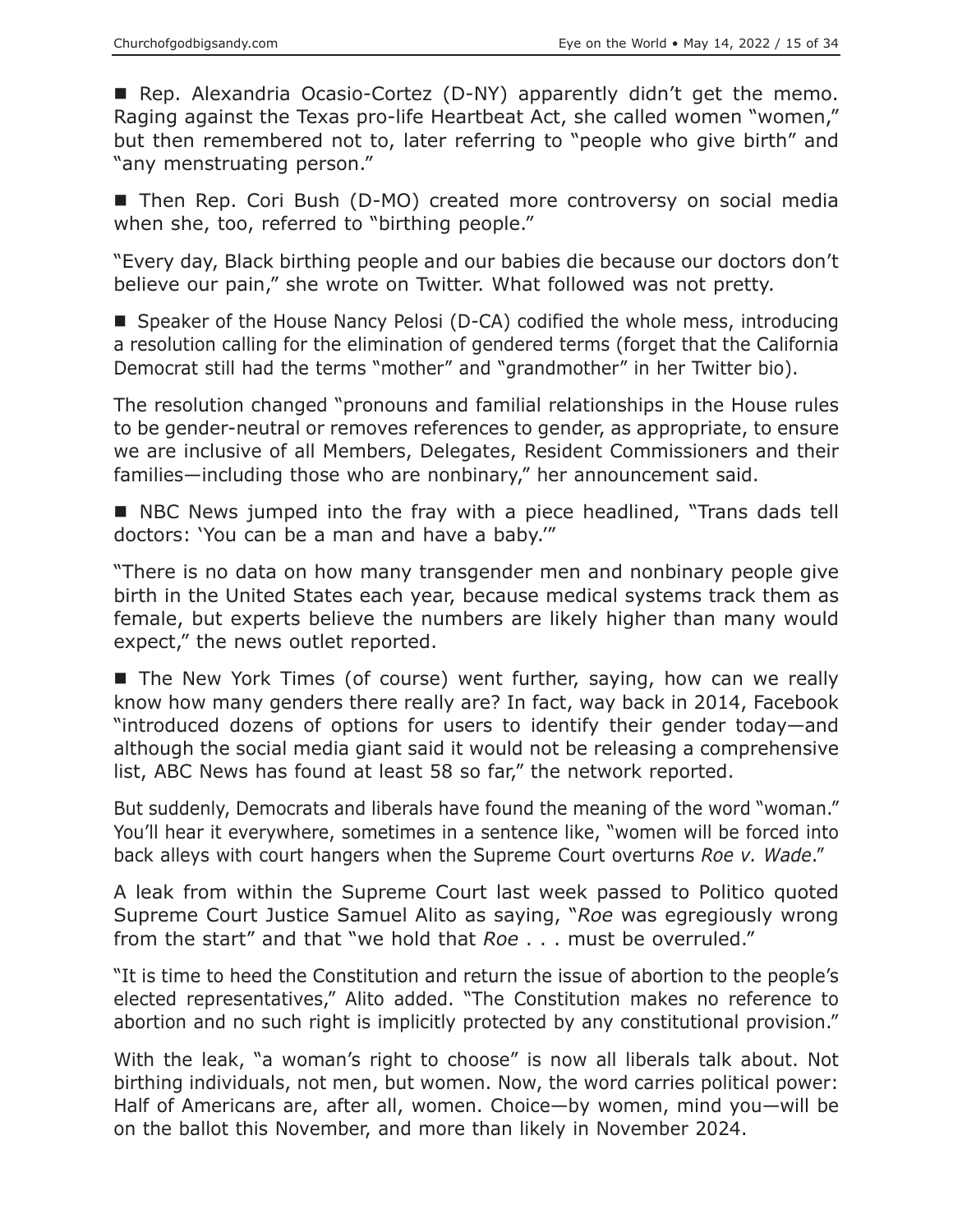Funny, as it turns out, soon-to-be Justice Jackson actually knew what the word meant when she told senators she couldn't offer a definition. She said in her confirmation hearing that *Roe* is "the settled law of the Supreme Court concerning the right to terminate a woman's pregnancy."

While the Supreme Court leak opened up a whole new can of worms, at least it accomplished one thing: We now know that liberals actually do know the definition of the word "woman."

★★★★★

An article by Dennis Prager titled "The Age of the Absurd" was posted at dennisprager.com on May 3, 2022. Following is the article.

 $\overline{\phantom{a}}$  , where  $\overline{\phantom{a}}$ 

The West has gone through many eras—the so-called Dark Ages, the Renaissance, the Age of Reason, the Enlightenment, the Industrial Age and the Post-Modern. The present era is the Age of the Absurd.

In terms of the absurdities the cultural elites believe, and have convinced masses of people to believe, there has never been a time like today.

Here is a list of the most ridiculous that immediately come to mind.

No. 1: Men give birth.

Heading the list has to be the radical redefinition—indeed, denial of—sex and gender, leading to such reality-defying statements as "men give birth," "men menstruate," "birthing person" instead of "mother," and to the Disney theme parks no longer greeting visitors as "ladies and gentlemen" or "boys and girls."

■ No. 2: It is fair to allow biological men to compete in women's sports.

We are supposed to believe that biological men do not have an innate physical advantage in competing against women. This is asserted as truth by every Ivy League university, virtually every other university, most high schools and by virtually all the elite media.

■ No. 3: Defund police and crime will decrease.

We are supposed to believe that with fewer police we will have less violent crime. Any 10-year-old recognizes the sentiment as absurd.

■ No. 4: Racial segregation is antiracist. Opposition to racial segregation is racist.

Columbia University and many other universities have all-black dormitories and all-black graduations. They maintain that race-based segregation is not racist. Opposition to it is.

 $\blacksquare$  No. 5: "Latinx."

Because human sexuality is "not binary," languages with gendered nouns must be neutered, leading to labeling Latinos "Latinx." That virtually no one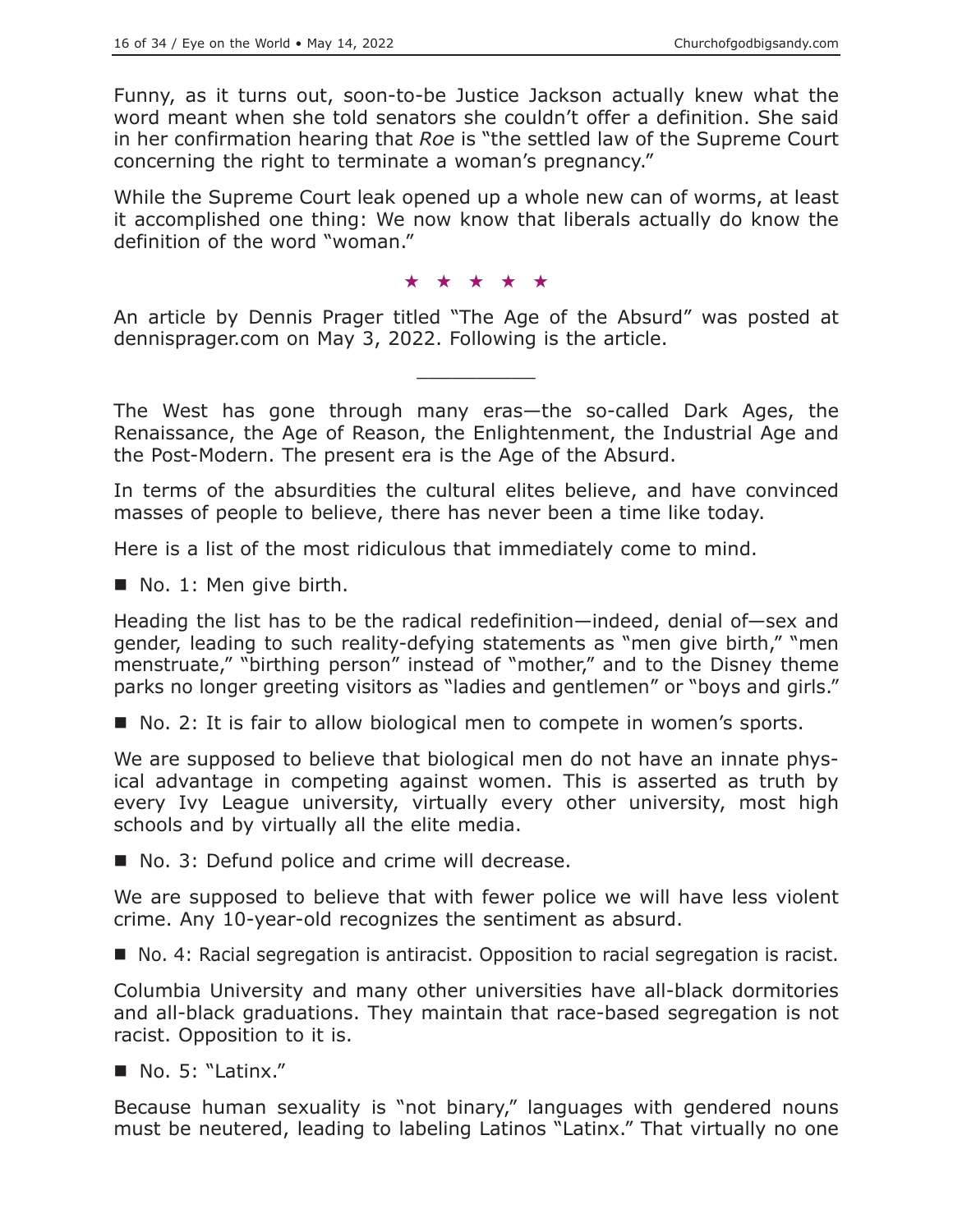from or living in Latin America uses this absurd word does not faze the New York Times or your local university.

No. 6: Your race matters.

One of the least important aspects of human beings is the color of their skin. It is no more important than the color of their shoes.

Its insignificance is easily demonstrated. If you know the color of a person's skin, do you know anything about the person? The answer, of course, is, no. If I know your race, I know nothing else about you. And if I think I can determine anything about you on the basis of your race, I am a racist.

■ No. 7: Diversity is strength—and the happiest countries in the world are Finland, Norway, Denmark and Iceland.

It is an axiom of the woke, the home of the absurd, that "diversity is our greatest strength." Yet, The New York Times, the leading media voice of the Age of the Absurd, featured an opinion piece about the happiest countries in the world. The second paragraph began, "Finland, Norway, Denmark and Iceland led the 2018 ranking of the World Happiness Report."

Not once did the Times or the writer note that the four "happiest" countries in the world are not at all diverse. In fact, they are among the least diverse countries in the Western world. They are almost entirely white, almost entirely Protestant Christian (or from a Protestant Christian background) and all their citizens speak the same language. America, on the other hand, is by far the most radical experiment in racial, religious and ethnic diversity.

■ No. 8: Free speech does not allow for hate speech.

"I'm for free speech, but not for hate speech" is the view of almost half of America's young people and virtually all its elites. So widespread is belief in the absurd that these people do not understand that the statement is selfcontradictory. It renders the words "free speech" meaningless. By definition, free speech allows for hate speech. If it doesn't, "free speech" means nothing more than speech with which one agrees.

■ No. 9: You're not a human being until you're born.

There is no need to believe in God or in any religion to understand the absurdity of this assertion. If we are not human beings until birth, what are we five minutes—or five months—prior to birth, when we have a heartbeat and brain waves? Nonhuman?

No. 10: Capitalism is evil.

Abject poverty has been the norm for nearly all people throughout history. Yet, in the last century alone, billions of people have been lifted out of poverty. And there is only one reason: capitalism.

No. 11: America is systemically racist.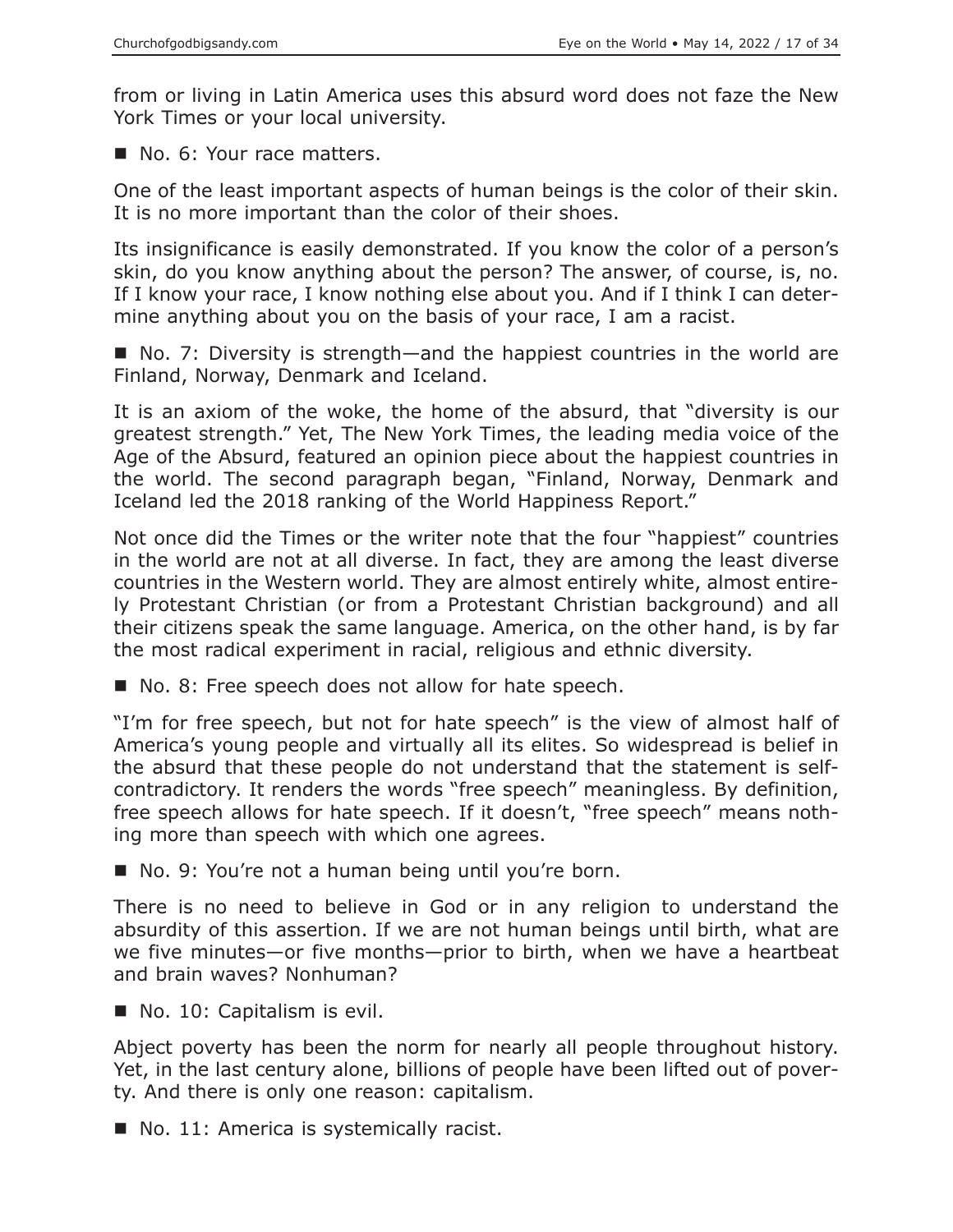The manifest absurdity of this claim is easily demonstrated. In the past decades, more than three million black people have immigrated to America from Africa and the Caribbean. And probably tens of millions more would like to. Are all these people fools—choosing to move to a systemically racist country? Are they ignorant—unaware that America is systemically racist?

The non-absurd know the answers: all these blacks are neither fools nor ignorant. They know how lucky they are to move to America—because this country is so tolerant and so overwhelmingly non-racist. People don't move to countries that hate them. No Jews moved to Germany in the 1930s.

We live in the Age of the Absurd. The only question is, why? I think I know the answer and will discuss it in a future column. In the meantime, share these 11 absurdities with friends and relatives, especially with those who actually think they make sense.

#### ★★★★★

An article by Ben Shapiro titled "For the Left, Children Are Either Obstacles or Tools" was posted at townhall.com on May 11, 2022. Following is the article.

 $\overline{\phantom{a}}$  , where  $\overline{\phantom{a}}$ 

In the aftermath of a leaked Supreme Court draft majority decision prospectively overruling Roe v. Wade, the Left in the United States has gone into full-fledged panic mode. That outsized panic has manifested as a variety of unconvincing or blatantly immoral arguments: the argument that abortion is a necessary adjunct to women's freedom—as though contraception doesn't exist, and as though women are never responsible for their own sexual decisions and the consequences thereof; the argument that unless society provides for any number of government programs, abortion should not be prohibited—as though the solution to lack of universal child care is the death of the child; the argument that conservatives will next attempt to outlaw interracial marriage—an absurd slander on its face.

Underlying all of this is a perverse and inverted view of children's role in society. To the Left, children in the womb are utterly disposable; at best, women *may* choose to preserve their lives, but if not, they have no separate interests to be considered. In fact, children are to be treated as potential obstacles: as Treasury Secretary Janet Yellen said this week, "access to reproductive health care, including abortion, helped lead to increased labor force participation; it enabled many women to finish school. That increased their earning potential."

This explains why the Left has now embraced the language of "forced birth" to describe laws protecting the unborn: pregnancy is no longer seen as the possible biological outgrowth of sexual activity, but as a dramatic foreign imposition on women. The default, for the Left, is childlessness; pregnancy is somehow unnatural. Thus, the entire Democratic Party apparatus now refuses to countenance even the mildest restrictions on even late-term abortion.

Once children are born, the Left then sees them as sources of grief and pain for their parents. This, too, cuts in favor of abortion. As former President Barack Oba-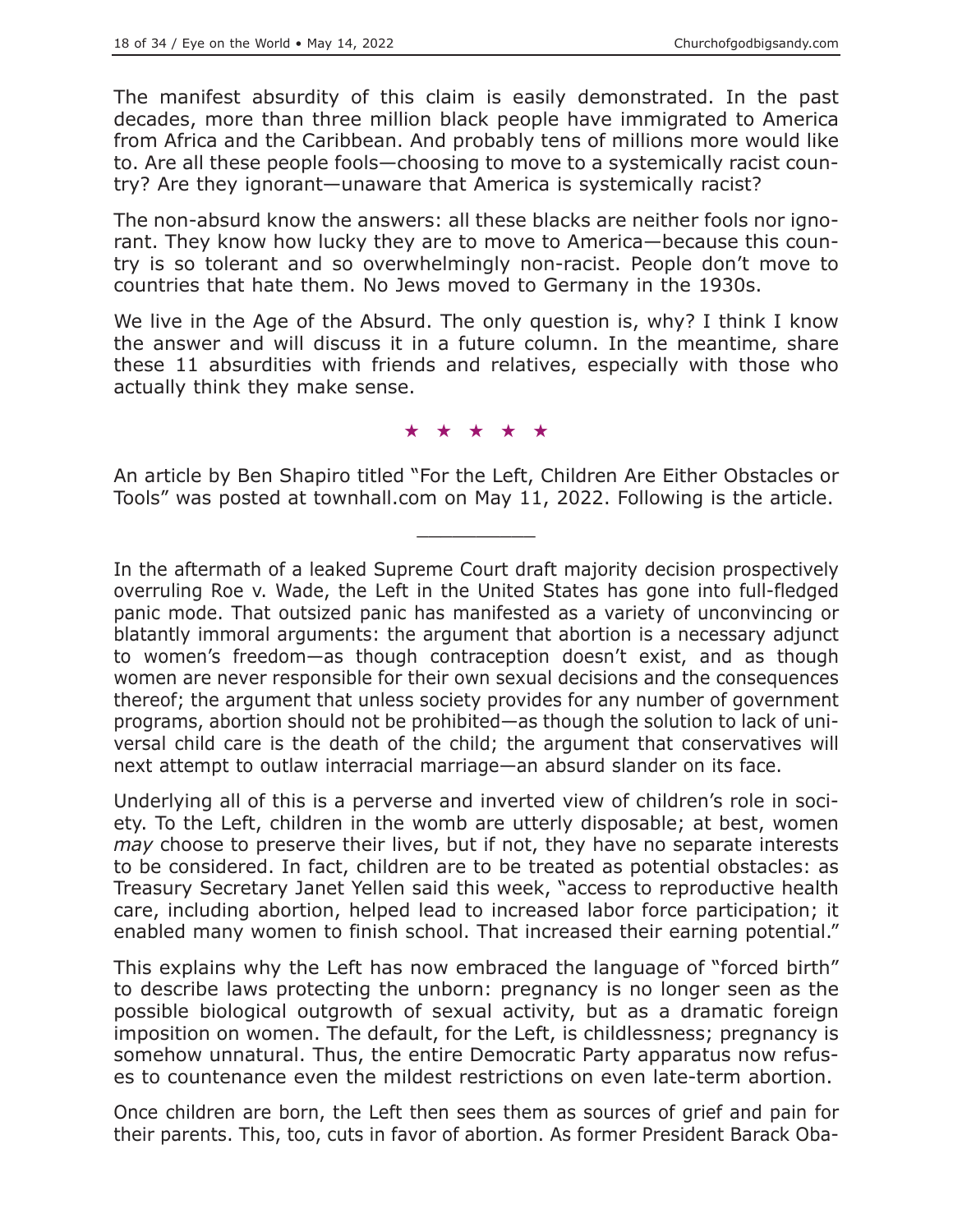ma once stated about his daughters, "if they make a mistake, I don't want them punished with a baby." Babies are life-sucking entities, depriving women of opportunity and freedom. Which explains why the Left has now embraced the argument that unless government somehow relieves parents of their responsibility to raise and care for their own children, abortion ought to be broadly available.

As children grow, the Left sees them as the center of recruitment efforts on behalf of their favored politics. Children should be indoctrinated in the ideas of racial essentialism and historic guilt, so as to turn them into political widgets on behalf of utopian social change; children should be confused about the nature of biological sex and gender, so as to justify the sexual attitudes of narcissistic adults. Hence the Left's outsized rage at Florida's Parental Rights in Education bill, which merely banned sexual orientation and gender theory indoctrination for children through third grade.

As the San Francisco Gay Men's Chorus sang in 2021, "You think that we'll corrupt your kids, if our agenda goes unchecked. Funny, just this once, you're correct. We'll convert your children. Happens bit by bit." No wonder President Joe Biden told teachers two weeks ago, "They're all our children... They're not somebody else's children, they're like yours when they're in the classroom."

All of this is fundamentally indecent. Adulthood lies in one primary task: protecting and defending children. This means bearing children is a gift, not an obstacle; this means that children should not be treated as autonomous adults while adults escape responsibility for their own decisions. This means raising children in line with values that ensure their stability and happiness—even if that means a tougher life for adults. All of that begins with a basic supposition the Left refuses to countenance: that they are not the center of creation, but that their children ought to be.

## ★★★★★

An article by Victor Davis Hanson titled "Imagine the Unimaginable" was posted at townhall.com on May 12, 2022. Following is the article.

 $\overline{\phantom{a}}$  , where  $\overline{\phantom{a}}$ 

Americans are now entering uncharted, revolutionary territory. They may witness things over the next five months that once would have seemed unimaginable.

Until the Ukrainian conflict, we had never witnessed a major land war inside Europe directly involving a nuclear power.

In desperation, Russia's impaired and unhinged leader, Russian President Vladimir Putin, now talks trash about the likelihood of nuclear war.

A 79-year-old President Joe Biden bellows back that his war-losing nuclear adversary is a murderer, a war criminal, and a butcher who should be removed from power.

After a year of politicizing the U.S. military and its self-induced catastrophe in Afghanistan, America has lost deterrence abroad. China, Iran, North Korea, and Russia are conniving how best to exploit this rare window of global military opportunity.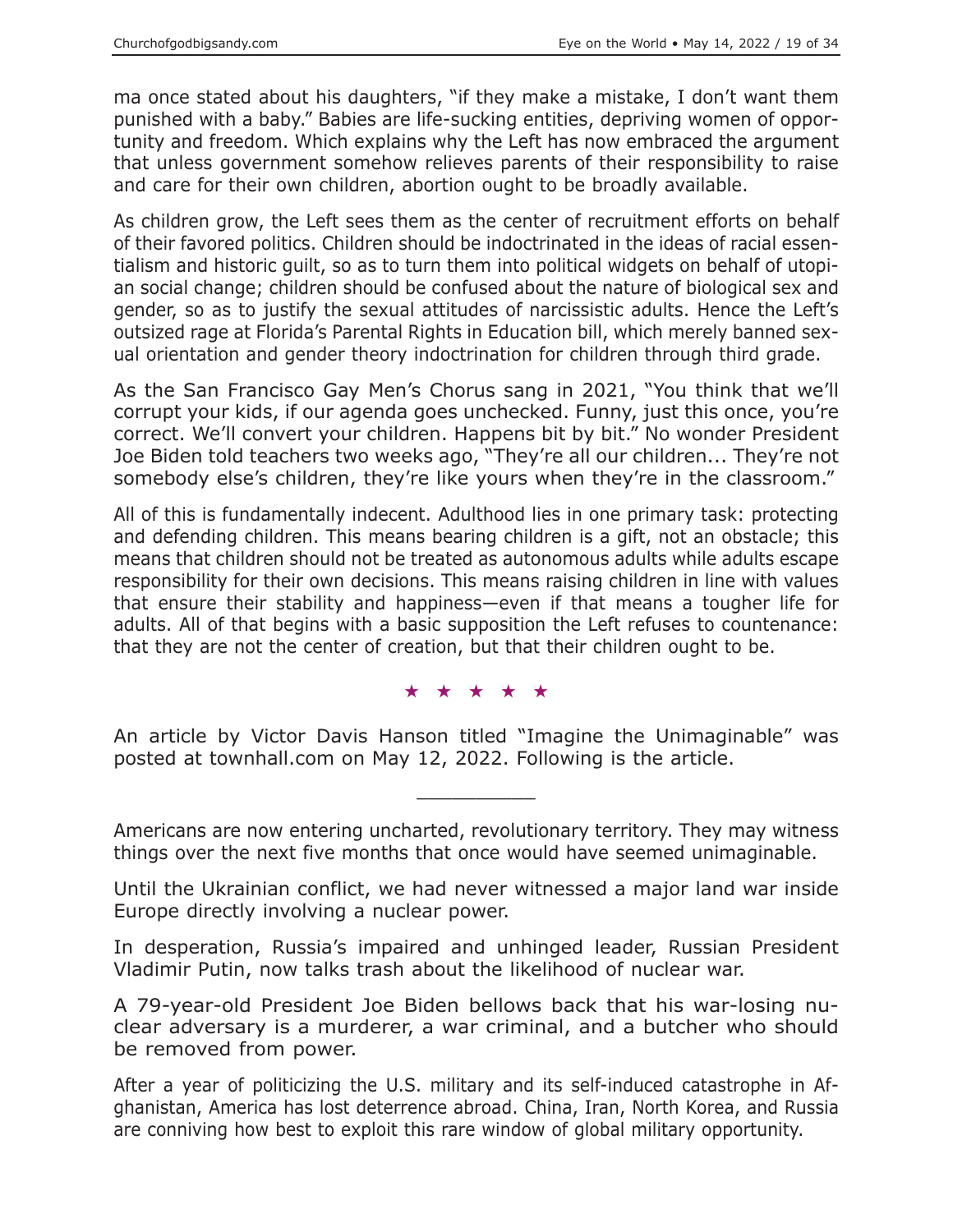The traditional bedrocks of the American system—a stable economy, energy independence, vast surpluses of food, hallowed universities, a professional judiciary, law enforcement, and a credible criminal justice system—are dissolving.

Gas and diesel prices are hitting historic levels. Inflation is at a 40-year high. New cars and homes are unaffordable. The necessary remedy of high interest and tight money will be almost as bad as the disease of hyperinflation.

There is no southern border.

Expect over 1 million foreign nationals to swarm this summer into the United States without audit, covid testing, or vaccination. None will have any worry of consequences for breaking U.S. immigration law.

Police are underfunded and increasingly defunded. District attorneys deliberately release violent criminals without charges. (Literally 10,000 people witnessed a deranged man with a knife attack comedian Dave Chappelle on stage at the Hollywood Bowl last week, and the Los Angeles County D.A. refused to press felony charges.) Murder and assault are spiraling. Carjacking and smash-and-grab thefts are now normal big-city events.

Crime is now mostly a political matter. Ideology, race, and politics determine whether the law is even applied.

Supermarket shelves are thinning, and meats are now beyond the budgets of millions of Americans. An American president—in a first—casually warns of food shortages. Baby formula has disappeared from many shelves.

Politics are resembling the violent last days of the Roman Republic. An illegal leak of a possible impending Supreme Court reversal of *Roe v. Wade* that would allow state voters to set their own abortion laws has created a national hysteria.

Never has a White House tacitly approved mobs of protesters showing up at Supreme Court justices' homes to rant and bully them into altering their votes.

There is no free speech any more on campuses.

Merit is disappearing. Admissions, hiring, promotion, retention, grading, and advancement are predicated increasingly on mouthing the right orthodoxies or belonging to the proper racial, gender, or ethnic category.

When the new campus commissariat finally finishes absorbing the last redoubts in science, math, engineering, medical, and professional schools, America will slide into permanent mediocrity and irreversible declining standards of living.

What happened?

Remember all these catastrophes are self-induced. They are choices, not fate. The U.S. has the largest combined gas, coal, and oil deposits in the world. It possesses the know-how to build the safest pipelines and to ensure the cleanest energy development on the planet.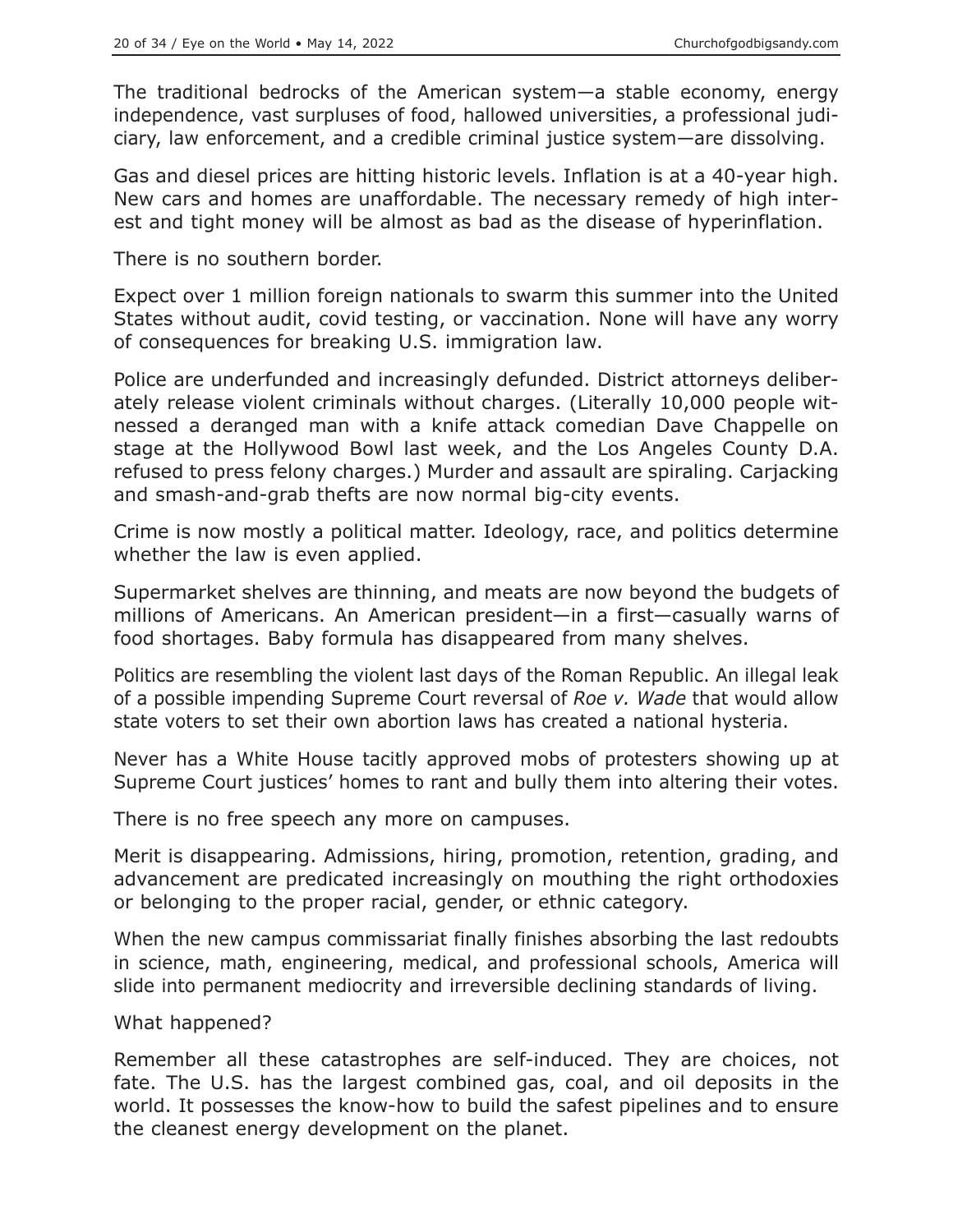Inflation was a deliberate Biden choice. For short-term political advantage, he kept printing trillions of dollars, incentivizing labor non-participation, and keeping interest rates at historical lows—at a time of pent-up global demand.

The administration wanted no border. Only that way can politicized, impoverished immigrants repay left-wing undermining of the entire legal immigration system with their fealty at the ballot box.

Once esoteric, crack-pot academic theories—"modern monetary theory," critical legal theory, critical race theory—now dominate policymaking in the Biden administration.

The common denominator in all of this is ideology overruling empiricism, common sense, and pragmatism. Ruling elites would rather be politically correct failures and unpopular than politically incorrect, successful, and popular.

Is that not the tired story of left-wing revolutionaries from 18th-century France to early 20th-century Russia to the contemporary disasters in Cuba and Venezuela?

The American people reject the calamitous policies of 2021-2022. Yet the radical cadres surrounding a cognitively inert Biden still push them through by executive orders, bureaucratic directives, and deliberate cabinet nonperformance.

Why? The Left has no confidence either in constitutional government or common sense.

So as the public pushes back, expect at the ground level more doxxing, cancel culture, deplatforming, ministries of disinformation, swarming the private homes of officials they target for bullying, and likely violent demonstrations in our streets this summer.

Meanwhile, left-wing elites will do their best to ignore Supreme Court decisions, illegally cancel student debts, and likely by the fall issue more covid lockdowns. They will still dream of packing the Court, ending the filibuster, scrapping the Electoral College, adding more states, and flooding the November balloting with hundreds of millions more dollars of dark money from Silicon Valley.

When revolutionaries undermine the system, earn the antipathy of the people, and face looming disaster at the polls, it is then they prove most dangerous—as we shall see over the next few months.

#### ★★★★★

"Eye on the World" comment: The following headlines are about articles that involve the United States. The articles were not posted, but the headlines give the essence of the story.  $\overline{\phantom{a}}$  , where  $\overline{\phantom{a}}$ 

## **Comments about abortion**

 An article by Paul Bois titled "Likely 45 People Could Have Leaked the Bombshell Supreme Court Abortion Decision" was posted at breitbart.com on May 3, 2022.

■ An article by Olafimihan Oshin titled "Students at Numerous Colleges, Universities Staging Walkouts Over Leaked SCOTUS Draft Opinion" was posted at thehill.com on May 5, 2022.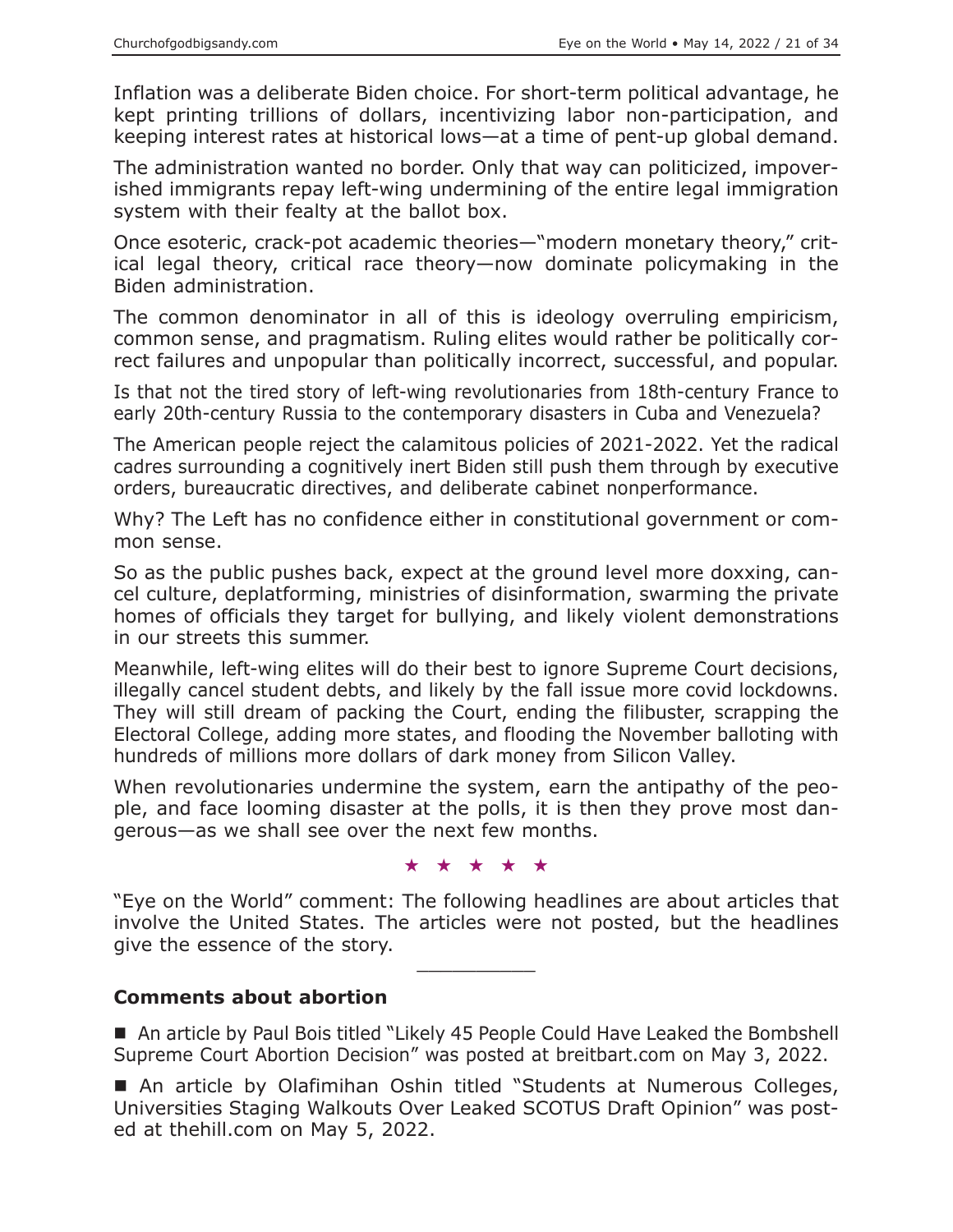■ An article by Stephen M. Lepore titled " 'We Won't Be Bullied': Supreme Court Justice Clarence Thomas Tells Protesters That They Won't Influence Final Ruling on Abortion and Warns Society Has Become 'Addicted to Wanting Particular Outcomes' " was posted at dailymail.co.uk on May 6, 2022.

 An article by Ryan Saavedra titled "Biden Admin Does Not View 'Unprecedented' Supreme Court Draft Leak As a Crime" was posted at dailywire.com on May 6, 2022.

■ An article by Staff titled "Pelosi on Mother's Day: It's 'Disrespectful' to Not Allow Women to Have Abortions" was posted at dailywire.com on May 8, 2022.

■ An article by John Rigolizzo titled " 'There Is An American Child in That Womb': Mississippi Gov. Tate Reeves Defends Abortion Ban, Discusses Future of the Pro-Life Movement" was posted at dailywire.com on May 8, 2022.

■ An article by Harold Hutchison titled "Weekend of 'Intimidation': Abortion Activists Descend on Justices' Homes As Vandals Hit Churches, Pro-Life Groups" was posted at dailycaller.com on May 9, 2022.

■ An article by Spencer Brown titled "Senate Passes Bill Expanding Protection for Supreme Court Justices" was posted at townhall.com on May 9, 2022.

■ An article by Matt Lamb titled "Disney to Help Pay for Employee Abortions, Child 'Sex Change' Operations: Report" was posted at lifesitenews.com on May 10, 2022.

■ An article by Star Parker titled "Freedom Is Rooted in Sanctity of Life" was posted at townhall.com on May 11, 2022.

■ An article by Tim Meads titled "Democrat Bill Legalizing Abortion Through All Nine Months, for Virtually Any Reason, Fails in Senate" was posted at dailywire.com on May 11, 2022.

■ An article by Morgan Phillips and Katelyn Caralle titled "Senate GOP and Democratic Sen. Manchin Block Attempt to Enshrine Abortion Rights Into Law With 49-51 Vote: Furious Female Lawmakers March Through Congress Chanting 'My Body, My Decision' " was posted at dailymail.co.uk on May 11, 2022.

■ An article by Emily Goodin titled " 'Today, We Start the March Towards the November Elections': Democrats See Political Opportunity in Failed Senate Abortion Rights Vote to 'Galvanize' Their Supporters Ahead of Midterms" was posted at dailymail.co.uk on May 11, 2022.

## **Outrageous reactions**

 An article by Julio Rosas titled "NBC Reporter [Yamiche Alcindor] Sends Out One of the Most Dense Tweets About Roe vs. Wade Leak [Saying the Leak Caused Some Women to Feel Devastated 'Like Someone Has Died']" was posted at townhall.com on May 3, 2022.

■ An article by Leah Barkoukis titled "Biden: I'm Not Prepared to Leave Abortion to the 'Whims of the Public' " was posted at townhall.com on May 3, 2022.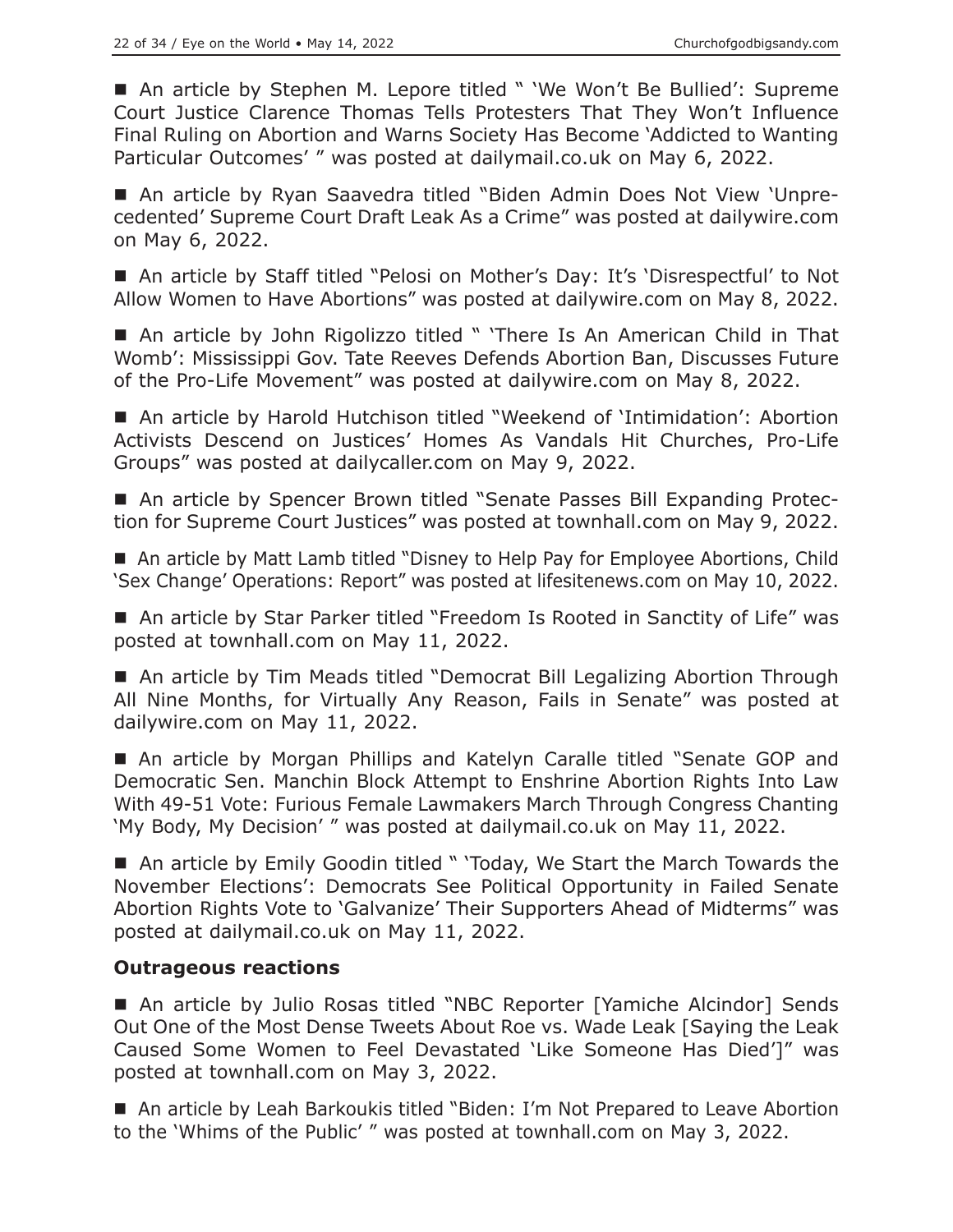■ An article by Rebecca Downs titled "Another Democrat [Tammy Duckworth of Illinois] is Joining In [With Eric Swalwell of California] to Fear-Monger With Claims Interracial Marriage Is on the Chopping Block" was posted at townhall. com on May 6, 2022.

 An article by Alex Oliveira titled "Bizarre Moment Pro-Choice Protester Wearing a Handmaid's Tale Costume Says Amy Coney Barrett Doesn't Know What It's Like 'To Carry a Pregnancy to Term' Because She's An Adoptive Mother—But the Justice Has Five Biological Children" was posted at dailymail.co.uk on May 12, 2022.

 An article by Nicholas Fondacaro titled "Ghoulish Whoopi: 'It Doesn't Matter' When the Unborn Have Rights, 'I Don't Care' " was posted at newsbusters.org on May 12, 2022.

#### **Activists target homes**

■ An article by Mary Margaret Olohan titled "Leftist Groups Direct Protesters to Descend Upon Supreme Court Justices' Homes" was posted at dailywire.com on May 4, 2022.

■ An article by Virginia Kruta titled " 'They Effectively Endorsed It': White House Dragged for Failing to Condemn Protests at Justices' Homes" was posted at dailywire.com on May 8, 2022.

■ An article by Julio Rosas titled "Georgetown Law Professor [Josh Chafetz] Justifies Far-Left Mobs Targeting Supreme Court Justices' Homes" was posted at townhall.com on May 9, 2022.

■ An article by Kelly Laco titled "DOJ Silent on Abortion Protests at Justices' Homes Despite Federal Law Prohibiting 'Pickets' to Influence Case" was posted at foxnews.com on May 10, 2022.

■ An article by Andrea Cavallier titled "The Left-Wing Firebrands Backing Protests at SCOTUS Judges' Houses: Radical Website Urges Fans to 'Rise Up to Force Accountability' on Six Lawmakers That Leaked Draft Said Want to Rip Up Roe vs. Wade" was posted at dailymail.co.uk on May 11, 2022.

■ An article by Gina Martinez titled " 'Pelosi Is Complicit in the Overhaul of Roe vs. Wade': Pro-Choice Protesters Set Up Camp Outside Democratic Speakers' San Francisco Home Because 'She Has Done Nothing to Protect Abortion Law' " was posted at dailymail.co.uk on May 11, 2022.

## **Activists target churches**

■ An article by Sarah Arnold titled "Pro-Abortion Extremists Continue to Disrupt Church Services" was posted at townhall.com on May 8, 2022.

■ An article by Michael Lee titled "Catholic Dems Mostly Silent on Targeting of Churches by Pro-Abortion Activists" was posted at foxnews.com on May 10, 2022.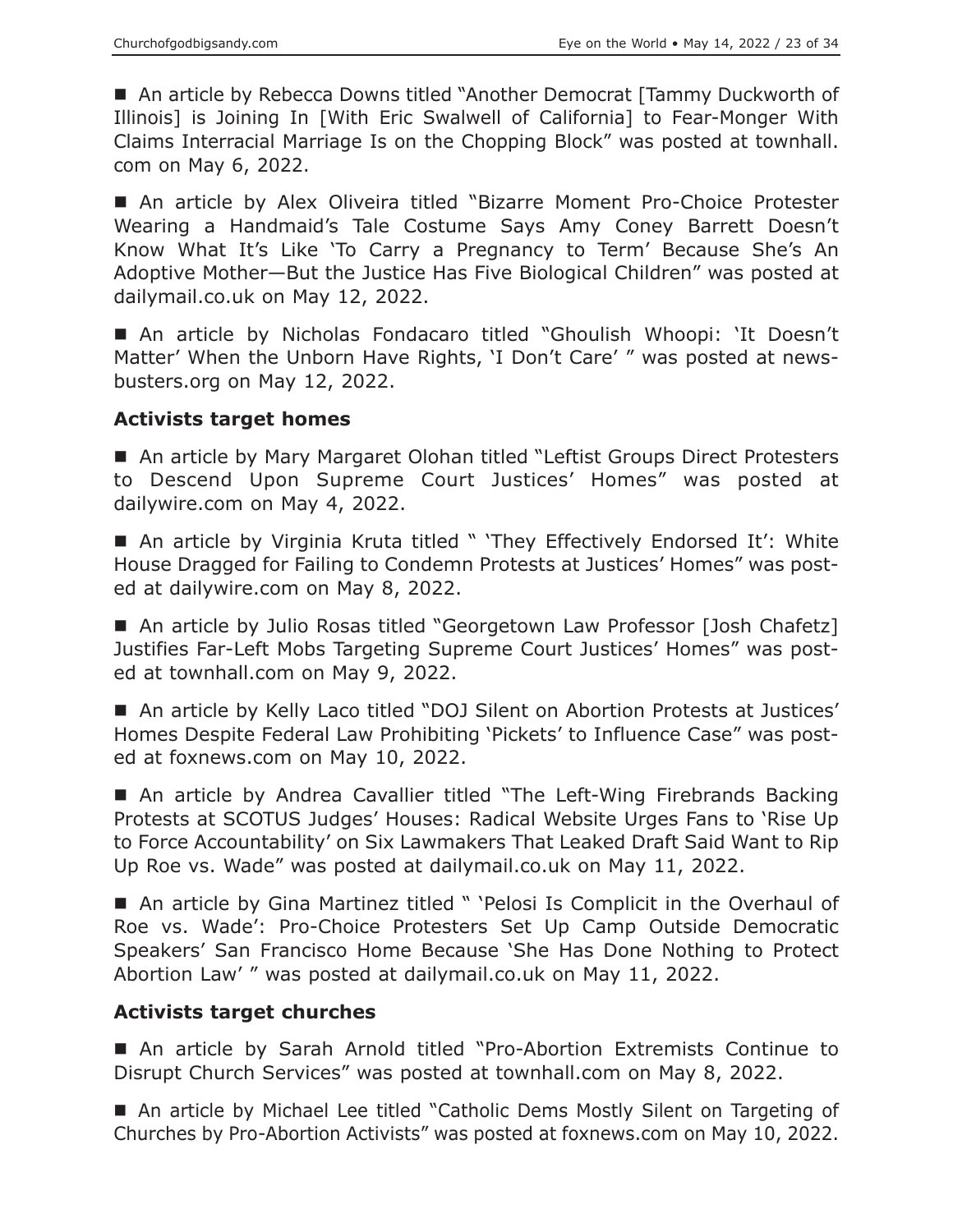# **Activists target pro-life groups**

■ An article by Ryan Saavedra titled "Pro-Life Group [Wisconsin Family Action] Attacked in Wisconsin: 'If Abortions Aren't Safe, Then You Aren't Either' " was posted at dailywire.com on May 8, 2022.

 An article by Danielle Wallace titled "Wisconsin Anti-Abortion Group [Wisconsin Family Action] Targeted in Molotov Cocktail Arson Attack: Police" was posted at foxnews.com on May 8, 2022.

 An article by Staff titled "Wisconsin Pro-Life Group [Wisconsin Family Action] Calls Out Pelosi's Inciteful Rhetoric After Molotov Cocktail Attack" was posted at foxnews.com on May 10, 2022.

## **Shortage of baby food**

■ An article by Virginia Kruta titled " 'Outright Criminal': Congress Dragged for Rushing \$40 Billion to Ukraine, Waiting Two Weeks to Schedule Hearing on Formula Shortage" was posted at dailywire.com on May 11, 2022.

 An article by Emily Goodin and Natasha Anderson titled "No Rush Then! Congress to Hold Hearings in Two Weeks on 'Increasingly Alarming' Infant Formula Shortage as Parents Struggle to Feed Their Kids" was posted at dailymail.co.uk on May 11, 2022.

■ An article by Natasha Anderson titled "[Texas Governor] Abbott Warns It Will Take 10 Weeks to Get Baby Formula Products on Shelves When FDA Finally Allows Its Biggest Factory to Reopen as Crisis for Parents Across U.S. Trying to Feed Their Kids Deepens" was posted at dailymail.co.uk on May 11, 2022.

 An article by Harriet Alexander titled "The States Hit Hardest by the Baby Formula Shortage Revealed: More Than 50% of Product Is Out of Stock at Stores in Tennessee, Texas and Biden's Home State Delaware—While 43% Is Missing From Shelves Nationwide" was posted at dailymail.co.uk on May 12, 2022.

## **Comments about Hunter Biden and family**

■ Looking back to October 2020, an article by Kyle Cheney and Natasha Bertrand titled "Biden Campaign Lashes Out at New York Post [for a Story Alleging a Direct Link Between Candidate Biden and His Son's Business Dealings]" was posted at politico.com on Oct. 14, 2020.

■ An article titled "For Financial Help and Counsel, Hunter Biden Turns to Hollywood Lawyer [Kevin Morris]" was posted at nytimes.com on May 9, 2022.

 An article by David Averre titled "Hollywood Lawyer [Kevin Morris] Who Represents South Park Creators and Chris Rock Has Paid Off '\$2 Million of Hunter Biden's Overdue Taxes' Acting as His 'Sugar Brother' " was posted at dailymail.co.uk on May 9, 2022.

#### **Comments about investigation by John Durham**

■ Looking back to February 2022, an article by Jonathan Turley titled "Durham Probe Proves Some Media Would Rather Ignore a Major Story Than Expose Their Role in Covering It Up" was posted at foxnews.com on Feb. 16, 2022.

■ An article by Margot Cleveland titled "Spygate Judge Tries to Protect Hillary Clinton in Latest Pre-Trial Rulings" was posted at thefederalist.com on May 9, 2022.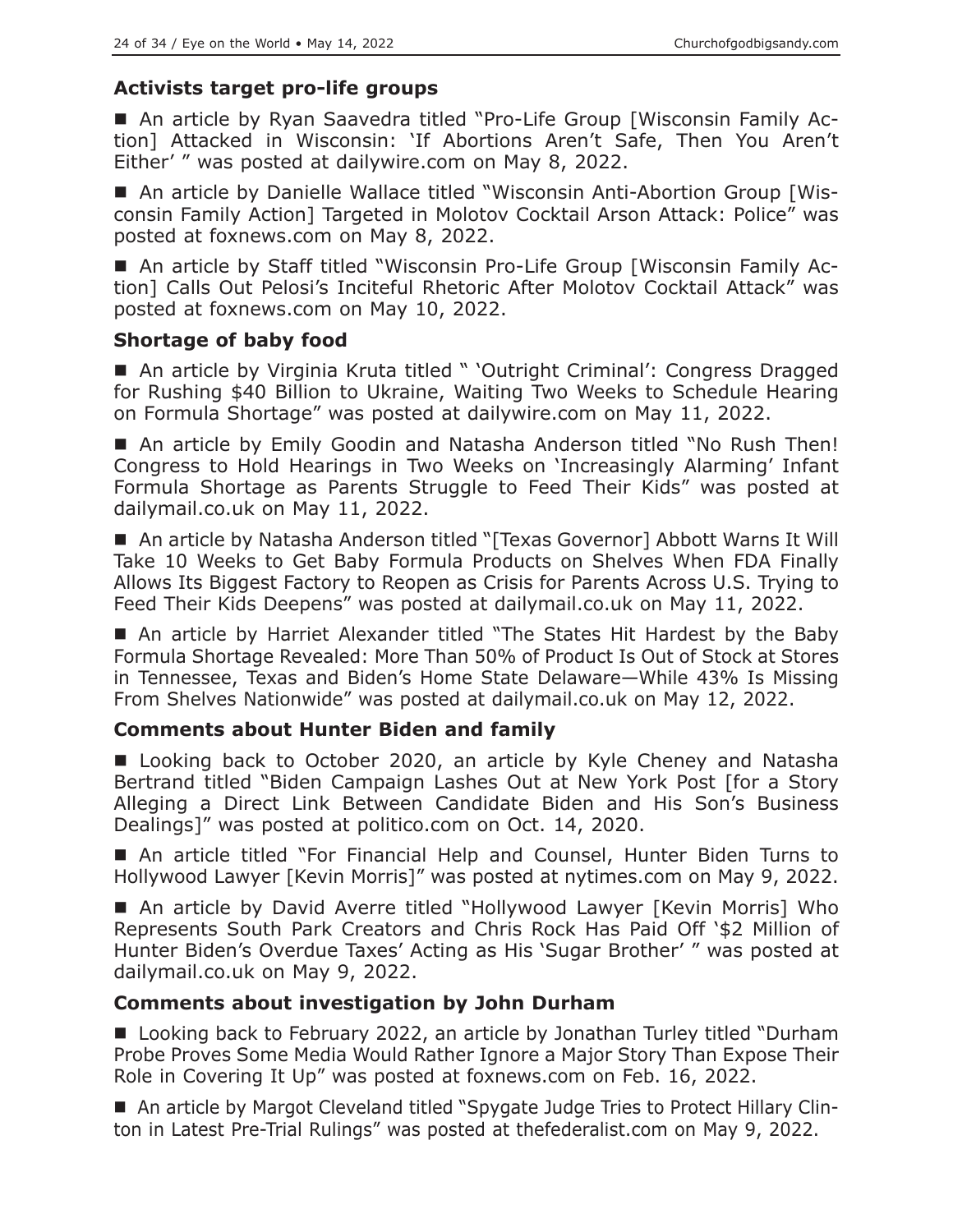# **New information governance board**

■ Looking back to April 2021, a podcast by Alyssa Milano (with Nina Jankowicz as a guest) titled "Disinformation and Misogyny Online With Nina Jankowicz" was posted at 'Alyssa Milano: Sorry Not Sorry' on April 19, 2021. Listeners can hear Jankowicz describe her views about the dangers of social media, conspiracy theories, the 'insurrection,' limitations concerning freedom of speech, the need for regulation and the need for reporting infractions.

■ An article by Paul Bedard titled "Networks Ignore Biden's 'Truth Ministry' and 'Disinfo Czar' " was posted at washingtonexaminer.com on May 9, 2022.

 An article by J. Michael Waller titled "The Biden Administration's 'Disinformation' Board Is a Tool Straight From Soviet Russia's KGB" was posted at thefederalist.com on May 9, 2022.

 An article by Allum Bokhari titled "Minister of Truth Nina Jankowicz: Liberals Censored on Social Media More Often Than Conservatives" was posted at breitbart.com on May 9, 2022.

■ An article by Jerry Dunleavy titled "Biden Disinformation Chief Nina Jankowicz Pushed Trump-Russia Collusion Claims" was posted at washingtonexaminer.com on May 9, 2022.

 An article by Jeff Poor titled "Rand Paul on Biden's Disinformation Governance Board: 'We're Going to Shut It Down' " was posted at breitbart.com on May 10, 2022.

■ An article by Alexander Hall titled "Biden Disinfo Governance Board Leader [Nina] Jankowicz Endorsed UK Speech Crackdown" was posted at newsbusters.org on May 12, 2022.

■ An article by Craig Bannister titled "Report: DHS's 'Minister of Truth' [Nina] Jankowicz Wants Select Twitter Users to 'Add Context to Certain Tweets' " was posted at cnsnews.com on May 12, 2022.

# **Comments about Elon Musk and Twitter**

 An article by Adam Sabes titled "Elon Musk Says He'd Prefer a 'Less Divisive [Presidential] Candidate' in 2024, but Says 'Trump Should Be Restored to Twitter' " was posted at foxbusiness.com on May 12, 2022.

■ An article by Dave Michaels titled "Elon Musk's Belated Disclosure of Twitter Stake Triggers Regulators' Probes" was posted at wsj.com on May 11, 2022.

■ An article by Dean Seal, Sarah E. Needleman and Cara Lombardo titled "Elon Musk Says His Twitter Deal Is on Hold" was posted at wsj.com on May 13, 2022.

## **Comments about government and corporate snooping**

■ Looking back to April 2022, an article by Arjun Singh titled "FBI Conducted Millions of Warrantless Searches of Americans' Data in 2021: Report" was posted at nationalreview.com on April 29, 2022.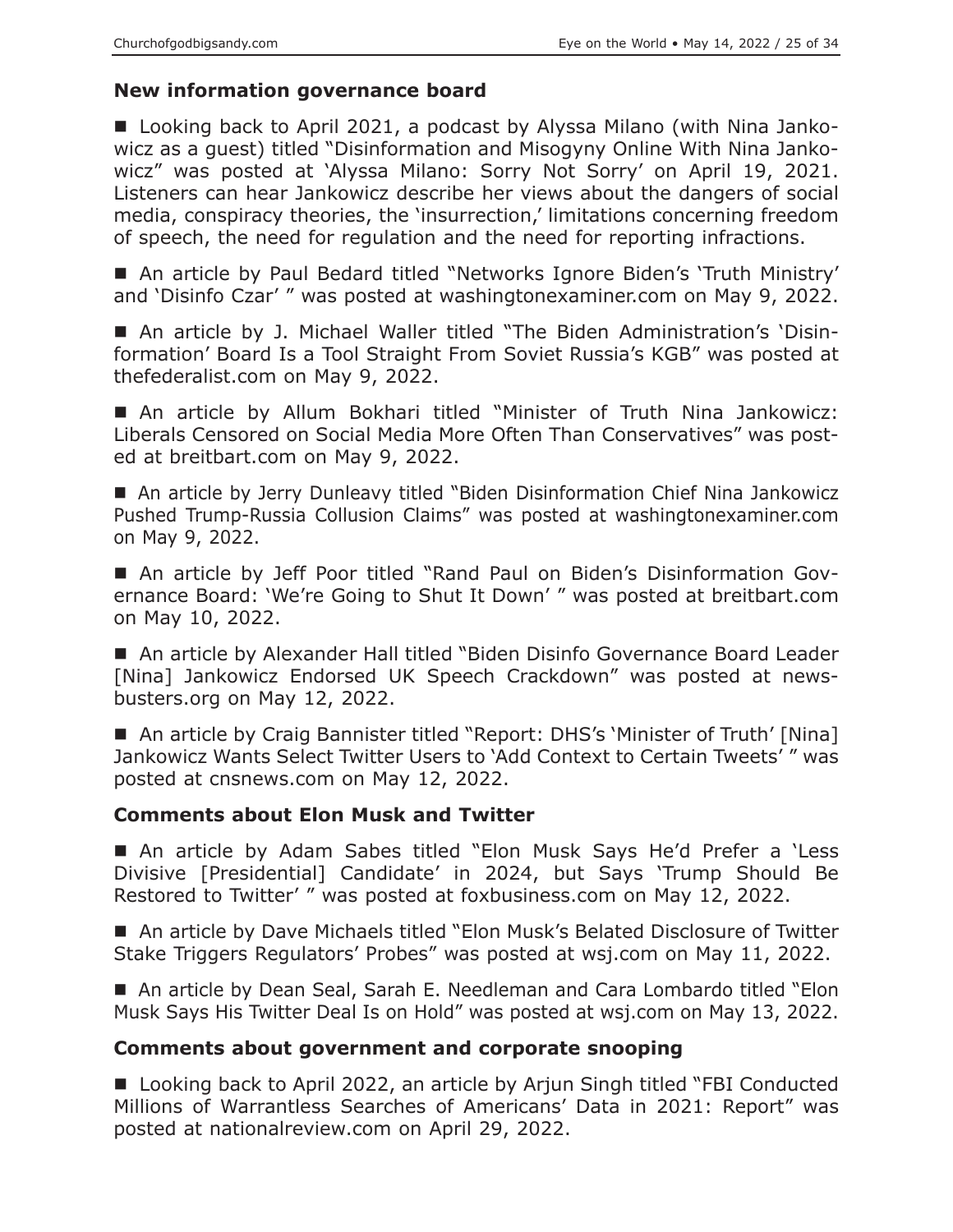■ Looking back to April 2022, an article by Nikki Schwab titled "The FBI May Have Conducted as Many as 3-4 Million Searches of Americans' Electronic Data Without a Warrant Last Year" was posted at dailymail.co.uk on April 29, 2022.

■ An article by Ryan Morgan titled "CDC Tracked 20+ Million U.S. Phones to Monitor Covid Lockdown Compliance Says New Report" was posted at americanmilitarynews.com on May 3, 2022.

 An article by John Solomon titled "Rand Paul: Time to Ban Feds From Tracking Americans Through Their Cell Phone Location Data" was posted at justthenews.com on May 5, 2022.

## **Comments about government and corporate censorship**

■ Looking back to April 2022, an article by Katie Pavlich titled "If You Thought Censorship on Covid Was Bad, Something Worse Is Coming [As Politicians Now Focus on the Green New Deal]" was posted at townhall.com on April 29, 2022.

 An article by Jordan Dixon-Hamilton titled "Louisiana and Missouri Sue Biden for 'Colluding' With Big Tech to Censor Conservatives" was posted at breitbart.com on May 10, 2022.

#### **Fossil fuel—Biden's plan from day 1**

■ Looking back to March 2022, an article by Staff titled "[Journalist Dan] Bongino: Destruction of U.S. Fossil Fuel Has Been Biden Administration's 'Energy Suicide Plan' Since Day 1" was posted at foxnews.com on March 12, 2022.

■ An article by Sophie Mann titled "Gasoline Misery Index Finds Drivers Now Paying About \$704 More a Year at the Pump" was posted at justthenews.com on May 9, 2022.

■ An article by Rob Crilly titled "Biden Administration Ditches Huge Auction of Oil and Gas Drilling Rights as Average Fuel Prices at the Pump Hit Another Record High of \$4.42" was posted at dailymail.co.uk on May 12, 2022.

■ An article by Craig Bannister titled "Gas Prices Set Record High: 'They're Doing This On Purpose,' Rep. Says After Biden Cancels Oil and Gas Leases" was posted at cnsnews.com on May 12, 2022.

## **Comments about electric vehicles**

■ A Reuters article by Satoshi Sugiyama and Maki Shiraki titled "Toyota Rolls Out First Battery Electric Car in Cautious Debut as Rivals Go Full-Throttle" was posted at reuters.com on May 11, 2022.

## **Inflation**

■ An article by Patrick Hauf titled " 'Out of Touch With America': Biden's Small Business Budget Makes No Mention of Inflation" was posted at freebeacon. com on May 9, 2022.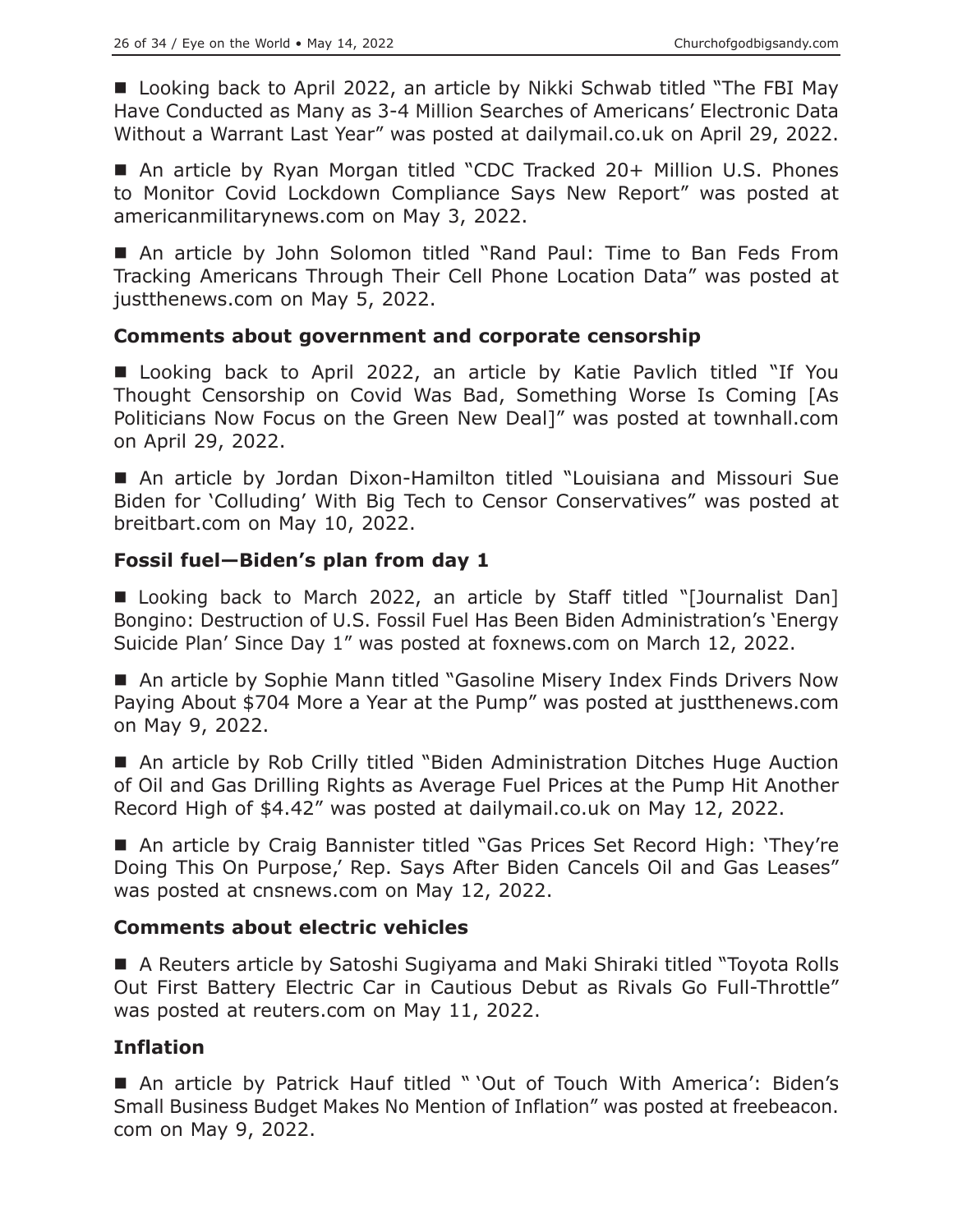An article by Wendell Husebo titled "Senate Democrats' Midterm Bet: Voters Will Care More About Abortion Than Inflation" was posted at breitbart. com on May 10, 2022.

 An article by Wendell Husebo titled "Democrats Aim to Spend \$60 Billion More Taxpayer Dollars During 40-Year-High Inflation" was posted at breitbart.com on May 10, 2022.

 An article by Charlie Spiering titled "Joe Biden Blames Everything But Himself for Inflation in Speech Offering No New Solutions" was posted at breitbart.com on May 10, 2022.

■ An article by Rusty Weiss titled "Report: 2/3 of Americans Now Living Paycheck-to-Paycheck As Inflation Again Exceeds Estimates" was posted at thepoliticalinsider.com on May 11, 2022.

■ An article by Megan Henney titled "Wholesale Inflation Climbs 11% in April, Remaining Near 40-Year High" was posted at foxbusiness.com on May 12, 2022.

## **Finances**

■ An article by Jim Wiesemeyer titled "White House Set to Announce New Measures to Expand U.S. Crop Production and Reduce Fertilizer Use" was posted at agweb.com on May 11, 2022.

 An article by Lanie Lee Cook titled "Egg Farm [in Colorado] Killing 1.36 Million Chickens Over Bird Flu" was posted at kdvr.com (in Weld County) on May 11, 2022.

 An article by Joe Woelfel titled "Toyota's Outlook Is Bad; Ford and GM Investors Should Watch Out" was posted at barrons.com on May 11, 2022.

 An article by Sean Tucker titled "New Car Prices Back on the Rise" was posted at kbb.com on May 10, 2022.

■ An article by Ben Winck and Madison Hoff titled "It's Finally a Better Time to Buy a Used Car" was posted at businessinsider.com on May 12, 2022.

■ An article by Ryan Browne titled "More Than \$200 Billion Erased From Entire Crypto Market in a Day as Sell-Off Intensifies" was posted at cnbc.com on May 12, 2022.

■ An article by Tory Newmyer and Steven Zeitchik titled "Crypto's Plummet Tests the Durability of a Hype-Driven Industry" was posted at washingtonpost.com on May 12, 2022.

## **Canceling student debt**

■ An article by Andrea Blanco titled "Anonymous Donor Pays \$300,000 to Write Off Outstanding Student Loans for Entire Graduating Class of 100 at Historically Black [Wiley] College in [Marshall] Texas" was posted at dailymail.co.uk on May 8, 2022.

# **Illegal immigration**

■ Looking back to April 2022, an article by Adrian Norman titled "Supporting Illegal Immigration Means Opposing Black Workers—Opinion" was posted at newsweek.com on April 19, 2022.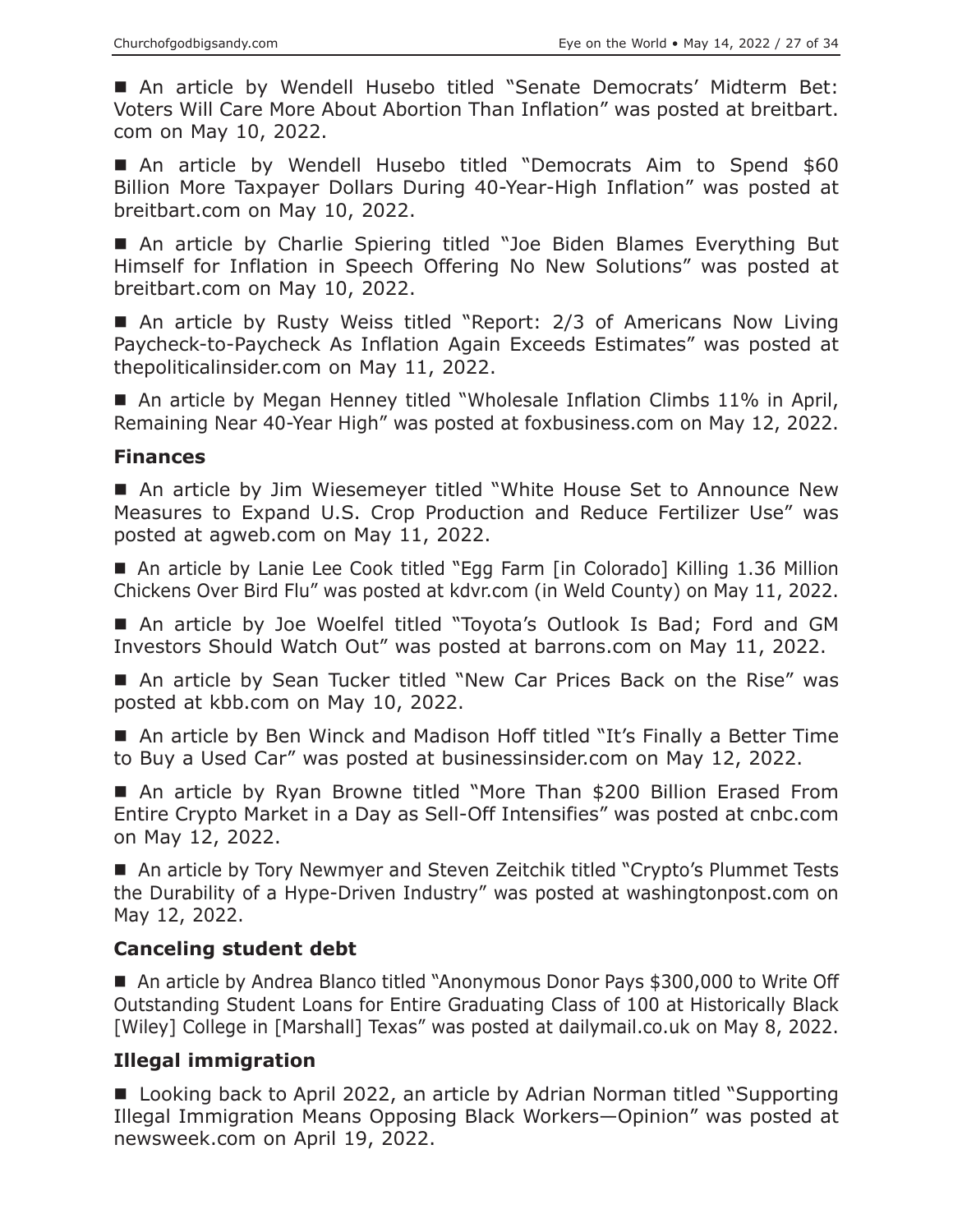■ An article by Julio Rosas titled "Mayorkas' Lies About Border Crisis Were So Big Even the MSM Fact-Checked Him" was posted at townhall.com on May 6, 2022.

■ An article by Emmett Jones titled "Texas Woman Charged With Driving Tractor-Trailer Carrying Over 60 Illegal Immigrants" was posted at foxnews.com on May 11, 2022.

## **Truth about immigration and voting**

■ Looking back to July 2021, an article by Julio Rosas titled "There It Is: NYT Op-Ed [by Alossa Araxia Abrahamian] Gives the Game Away by Wanting to Let Non-Citizens to Vote in U.S. Elections" was posted at townhall.com on July 29, 2021.

■ Looking back to July 2021, an article by Rebecca Downs titled "NYT Guest Essay Opinion Piece [Alossa Araxia Abrahamian] Claims 'There Is No Good Reason You Should Have to Be a Citizen to Vote' " was posted at townhall.com on July 31, 2021.

#### **Comments about election news**

■ An article by Christian Toto titled "Dinesh D'Souza's '2000 Mules': Ballot Trafficking Expose Has the Evidence; Can It Get a Hearing?" was posted at justthenews.com on April 30, 2022.

## **Comments about defunding the police**

■ An article by Julio Rosas titled "The Number of Officers Who Have Left Chicago's Police Force Is Staggering" was posted at townhall.com on May 11, 2022.

## **Comments about excessive violent crime**

■ Looking back to April 2022, an article by Marc A. Thiessen titled "Biden's Border Disaster Fuels the Crime Wave in American Cities" was posted at washingtonpost.com on April 20, 2022.

#### **Comments about weapons**

■ An article by Alex Oliveira titled "Appeals Court Invokes the Founding Fathers in Striking Down California's Ban on Semi-Automatic Gun Sales to People Under 21" was posted at dailymail.co.uk on May 11, 2022.

■ An article by Emma Colton titled "Legally-Armed Philadelphia Man Taking Smoke Break 'Turned the Tables' on Armed Would-Be Robber" was posted at foxnews.com on May 12, 2022.

## **Are parents domestic terrorists?**

■ An article by Jeremiah Poff titled "FBI Opened Multiple Investigations Into Protesting Parents, GOP Lawmakers Say" was posted at washingtonexaminer. com on May 12, 2022.

## **Comments about educating our youth**

 An article by Leah Barkoukis titled " 'Arsonist Pretends to Be the Firefighter': Why Critics Are Lashing Out at Randi Weingarten [American Federation of Teachers]" was posted at townhall.com on May 5, 2022.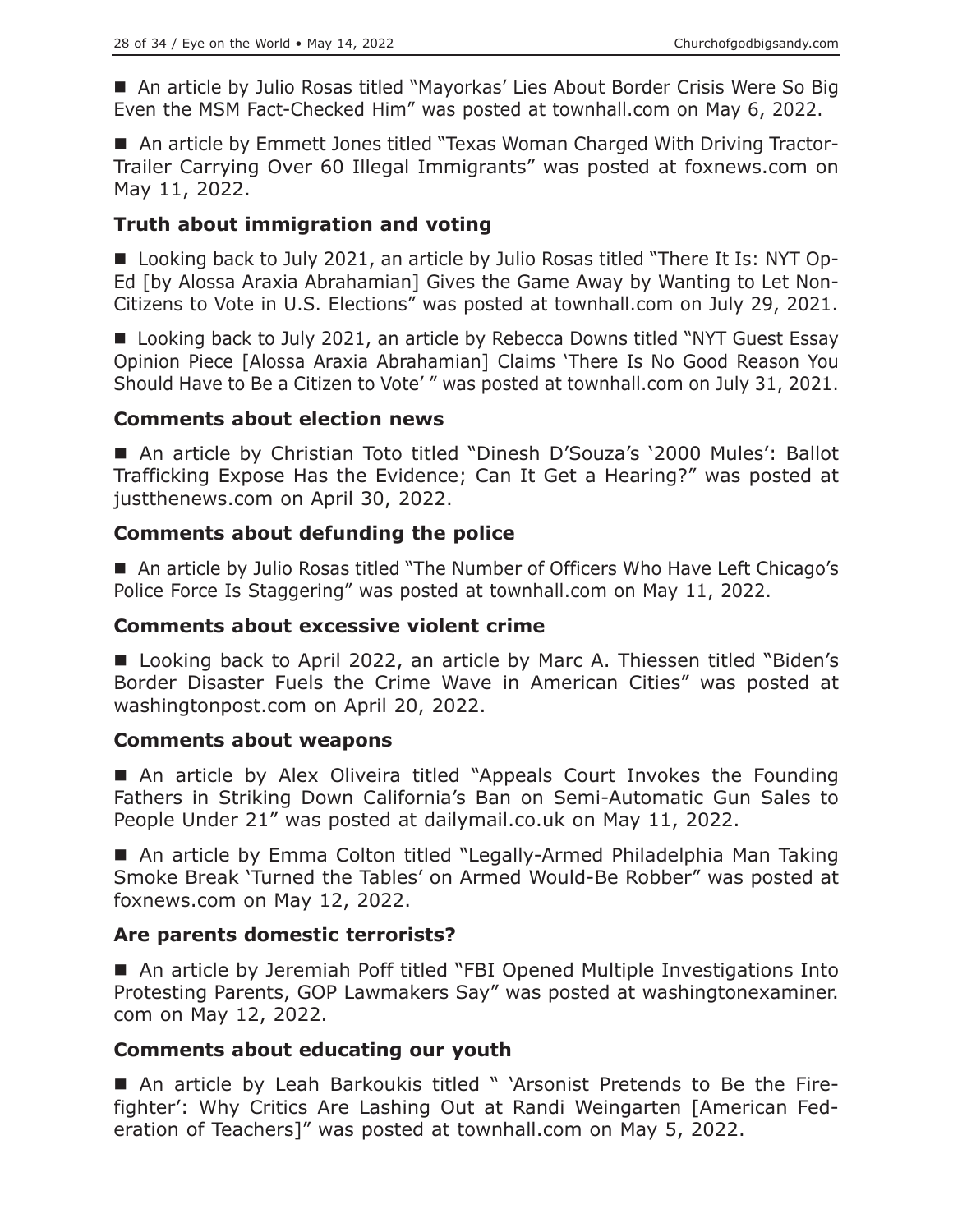An article by Kathleen J. Anderson titled "Public Schools' Removal of Advanced Courses Cultivates Mediocrity in the Name of Equity" was posted at thepoliticalinsider.com on May 11, 2022.

## **Comments about transgenders**

■ An article by Nicole Wells titled "Target [Store] Promotes Transgenderism With New Clothing Line" was posted at newsmax.com on May 11, 2022.

## **Keeping information from parents**

■ An article by Alex Hammer titled "Elementary School Teachers Brag About Ignoring Parents' Requests to Refer to Their Children by Their Given Names and Pronouns in Virtual Panel" was posted at dailymail.co.uk on May 11, 2022.

■ An article by Alex Hammer titled "Fury as Colorado Teacher Invites Schoolgirl, 12, to After-School Arts Club That Was Actually a Meeting About Trans and Queer Identity: Kids Were Asked Who They Were Sexually Attracted To and Told That It's Okay to Lie to Your Parents" was posted at dailymail.co.uk on May 12, 2022.

# **Comments about Florida and Disney**

■ Looking back to March 2022, an article by DeClan Leary titled "Florida's Anti-Grooming Bill [Grooming Is Building an Emotional Relationship of Trust With a Child to Manipulate or Exploit Them]" was posted at theamericanconservative.com on March 12, 2022.

■ Looking back to March 2022, an article by Jarryd Jaeger titled " 'Daily Wire' [News Outlet] Launches Kids Programming to Rival Disney" was posted at thepostmillennial.com on March 30, 2022.

 An article by Jacob Smith titled "In the Wake of the Disney/Florida Fallout, Progressives Call for Mega Corporations to Become 'Human-Rights Leaders' " was posted at boundingintocomics.com on May 3, 2022.

■ An article by Nicole Silverio titled "DeSantis Scores Legal Win Over New Law Revoking Disney's Special Privileges" was posted at dailycaller.com on May 11, 2022.

## **Comments about Winsome Sears**

■ Looking back to April 2022, an article by Ian Hanchett titled "[Winsome] Sears: The Rich Already Get to Decide What Their Kids Are Taught, Everyone Else Should Have That Power" was posted at breitbart.com on April 12, 2022.

## **Comments about Marxist BLM corporation**

■ Looking back to April 2022, a press release titled "[Indiana] Attorney General Todd Rokita] Files Suit Against Black Lives Matter [Regarding Use of Funds Donated by Hoosiers]" was posted at events.in.gov on April 28, 2022.

■ An article by Alex Hammer titled "BLM Co-Founder Patrisse Cullors Admits She Lied When She Denied Using Group's \$6 Million LA Property Only for Official Business; Reveals She Hosted Parties for Biden's Inauguration and Her Son's Birthday" was posted at dailymail.co.uk on May 9, 2022.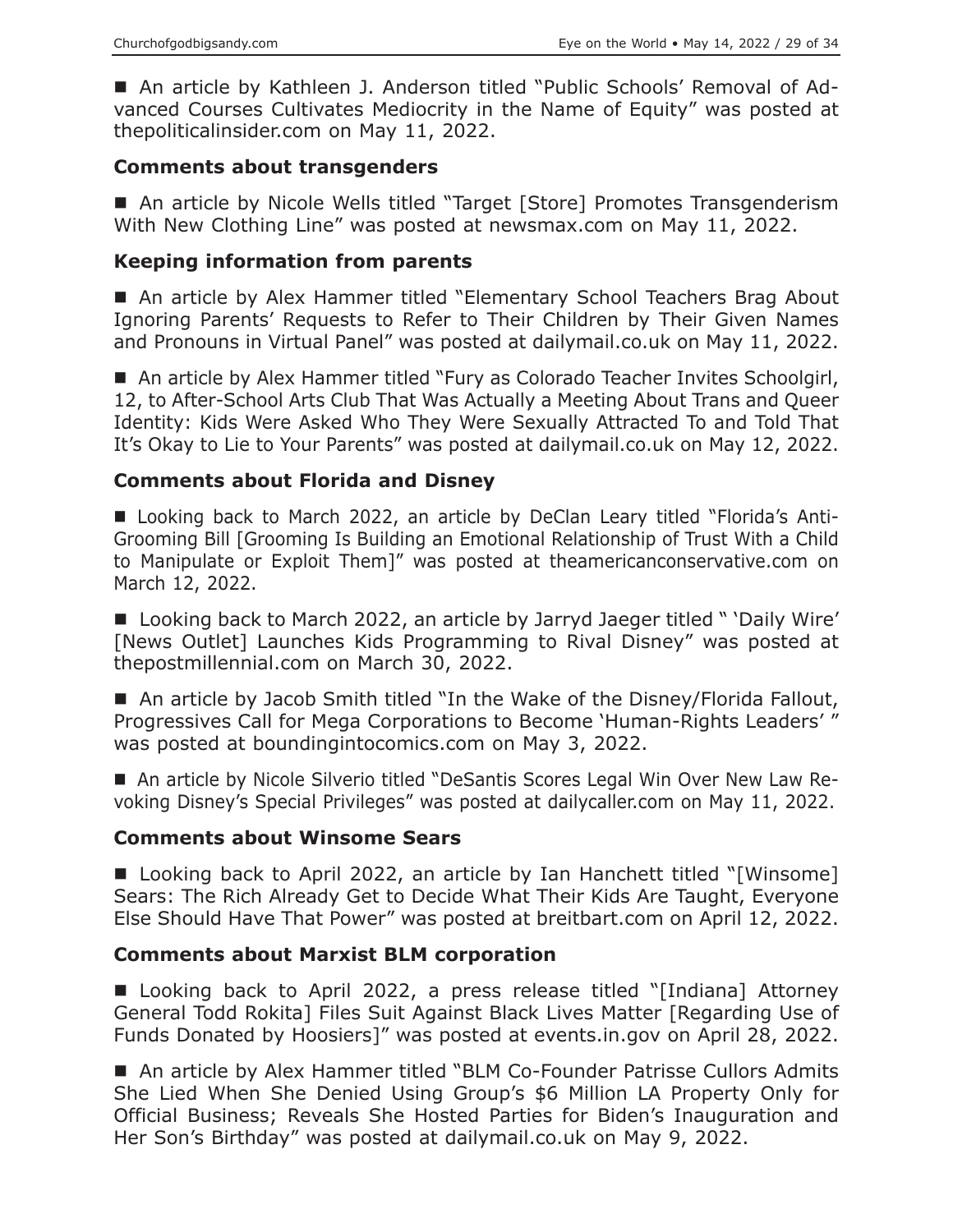■ An article by Ruth Bashinsky titled "Outrage as Prosecutors Agree to Slash Sentences for Pair of NYC Lawyers Who Firebombed NYPD Van During 2020 BLM Riots: Face Just Two Years Behind Bars Instead of Life" was posted at dailymail.co.uk on May 12, 2022.

#### **Comments about police misconduct**

■ An article by Jaide Timm-Garcia titled "[Florida] Judge Vacates Murder Conviction of Man Wrongfully Imprisoned for 32 Years" was posted at cnn. com on April 27, 2022.

■ An article by Andrea Blanco titled "Three White Louisiana State Troopers Are Charged With Beating Black Motorist, Hoisting Him by His Braids and Bragging Their 'Whoopin' Would Give Him 'Nightmares for a Long Time' " was posted at dailymail.co.uk on May 12, 2022.

#### **Media comments about Karine Jean-Pierre**

 An article by Melanie Arter titled "Psaki: Karine Jean-Pierre Will Be First Black Woman, 'First Out LGBTQ+' Press Secretary 'Because Representation Matters' " was posted at cnsnews.com on May 6, 2022.

■ An article by Alyssa Guzman titled "Biden's New Press Secretary Karine Jean-Pierre Is Blasted for Scathing Attack on 'Severely Racist' Pro-Israel Conference Previously Attended by Barack Obama and Hillary Clinton" was posted at dailymail.co.uk on May 7, 2022.

■ An article by Hank Berrien titled "New White House Press Secretary Kept Alleging Trump/Russia Collusion Conspiracy, Called Trump Racist" was posted at dailywire.com on May 9, 2022.

■ An article by Drew Holden titled "Biden's New Press Secretary Thinks Russia Stole the 2016 Election; She'll Fit Right In" was posted at freebeacon.com on May 11, 2022.

#### **Media comments about Tucker Carlson**

■ An article by Tucker Carlson titled "Modern Liberals Hate Christianity, Not Because It's Repressive, but Because They Are" was posted at foxnews.com on May 9, 2022.

■ An article by Tucker Carlson titled "Karine Jean-Pierre Is Furious at America, Despite Her Ample Privilege" was posted at foxnews.com on May 10, 2022.

 An article by Tucker Carlson titled "Our Leaders Believe Protecting Ukraine Is More Important Than Protecting You" was posted at foxnews.com on May 11, 2022.

## **Media comments about Joy Reid**

■ An article by Johanna Chisholm titled "[Former NFL Player] Jack Brewer Files Police Report Against MSNBC Host Joy Reid Over Comments About Black Children Being Used at DeSantis Photo-Op" was posted at independent.co.uk on May 2, 2022.

■ The following message was posted by Joy Reid at twitter.com: "The goal of the Republican Party today, is it to seize control of every level of government, to lock out voic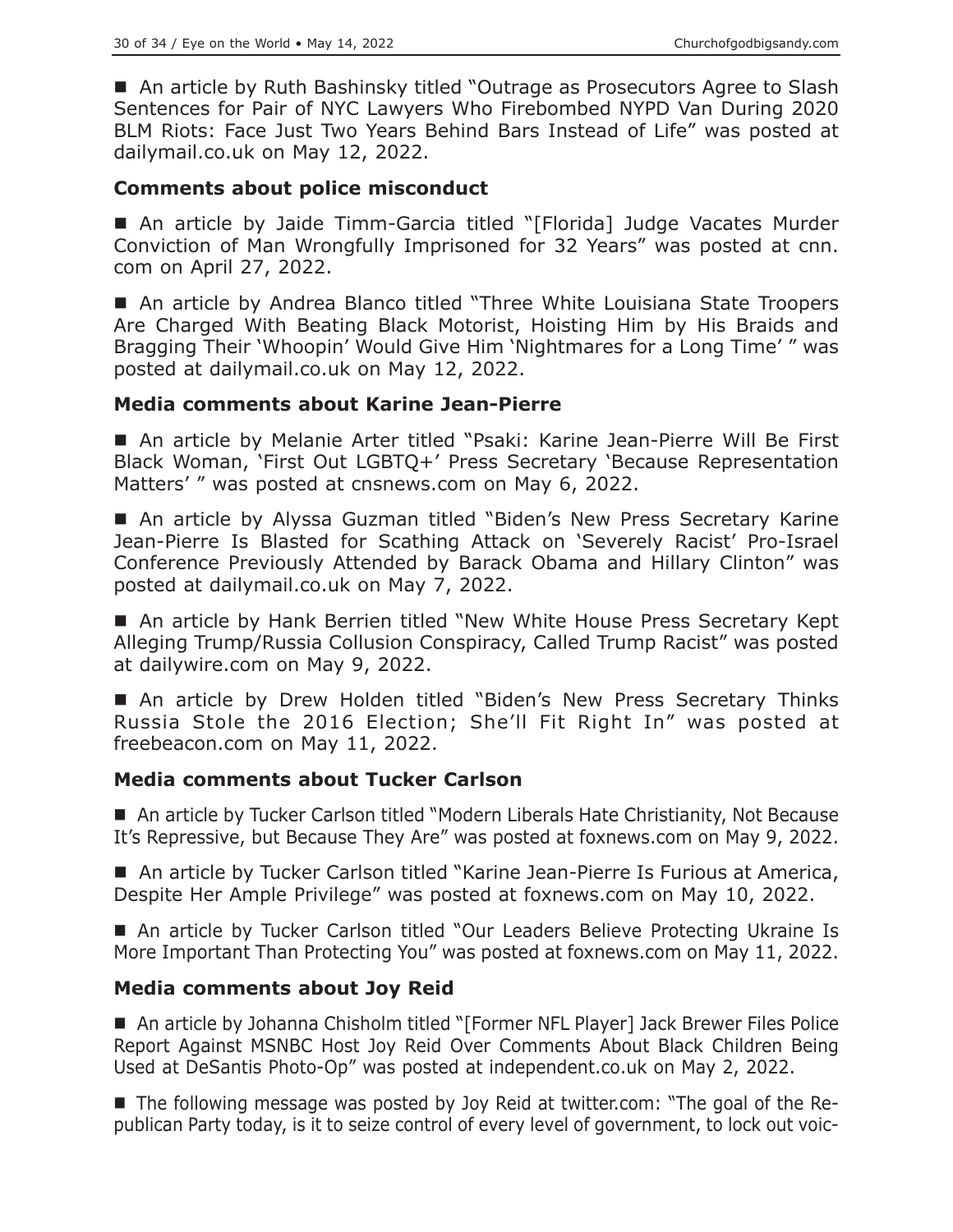es of color & LGBTQ voices except those who conform to their demand that history and education uplift white Christian dominion as the one true bedrock of America."

■ An article by Gabriel Hays titled "Cori Bush Asks Joy Reid Why There Isn't 'Sperm Regulation Legislation' to Control Men's Bodies" was posted at foxnews. com on May 12, 2022.

## **Media comments about Joy Behar**

■ An article by Spencer Brown titled "Joy Behar Issues Threat Over Abortion [Calling for a Sex Strike]—and This One We're Okay With" was posted at townhall.com on May 6, 2022.

■ An article by Pam Key titled "[Joy] Behar Defends Protest at Alito's Home-Shows Him 'What It Feels Like to Lose Your Freedom of Choice' " was posted at breitbart.com on May 10, 2022.

## **Comments about Netflix**

■ An article by Ryan Saaedra titled "Netflix Fires Major Warning Shot at Its Woke Employees With 'Culture Memo' " was posted at dailywire.com on May 12, 2022.

#### **Other comments about the media**

■ Looking back to April 2022, an article by Bill D'Agostino titled "Study: Media 12 Times More Likely to Use Dems 'Don't Say Gay' Label for New Florida Law" was posted at newsbusters.org on April 28, 2022

■ An article by James Conrad titled "Whoopi Goldberg Unravels as She Sounds Off on Abortion on 'The View' " was posted at themix.net on May 3, 2022.

■ An article by Gabriel Hays titled "AP Style Guide Adds Phrase 'Pregnant People' to the Mockery of Twitter" was posted at foxnews.com on May 6, 2022.

■ An article by Virginia Kruta titled "MSNBC Guest [Laurie Kilmartin] Says She's 'Make Sweet Love' to SCOTUS Leaker, Then 'Joyfully Abort' the Baby" was posted at dailywire.com on May 8, 2022.

■ An article by Melissa Koenig and Jonathan Chadwick titled "New York Times Admits It Changed Today's Wordle Answer For Being Too Politically-Charged, But Says Some Players Were Still Shown Original After Users Complained of Two Solutions" was posted at dailymail.co.uk on May 9, 2022.

 An article by Kyle Drennen titled "Chuck Todd [of MSNBC] Skips Pro-Abortion Terrorism [When Conducting Interview] With Dem Wisconsin Senator" was posted at newsbusters.org on May 12, 2022.

## **Democrats worried about Kamala Harris**

■ An article by Matt Stiles, Ryan Murphy and Vanessa Martinez titled "What Does America Think of Kamala Harris? [Reveals Her Continuing Weak Poll Numbers]" was posted at latimes.com on May 10, 2022.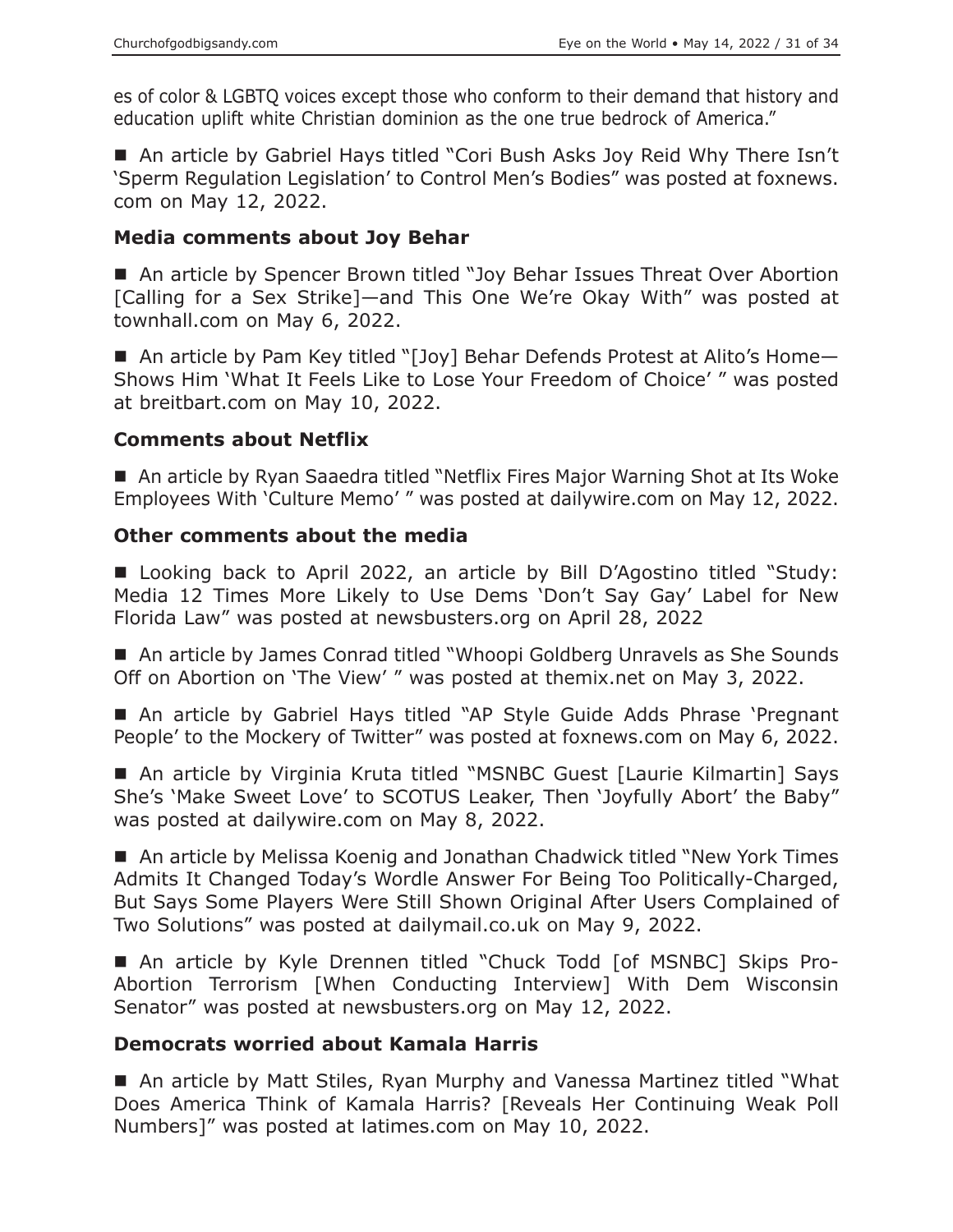# **Biden's mental capacity**

 An article by Jeffrey Rodack titled "White House Abandons Oval Office for Press Events Due to Lack of Teleprompter for Biden" was posted at newsmax.com on May 6, 2022.

■ An article by Stephen M. Lepore titled "Biden Repeats False Story About Encounter With Amtrak Conductor Friend for a 7th Time at Launch of New Manufacturing Initiative in Ohio" was posted at dailymail.co.uk on May 7, 2022.

#### **Biden and Harris supporters and detractors**

■ An article by Joel B. Pollak titled "Joe Biden Claims MAGA 'Most Extreme Political Organization in Recent American History' " was posted at breitbart. com on May 4, 2022.

 An article by Joshua Klein titled "Vernon Jones Blasts Biden's MAGA Remarks, Calls Democratic Party 'Most Extreme Organization in the World' " was posted at breitbart.com on May 6, 2022.

 An article by Natasha Anderson and Andrea Cavallier titled " 'DeBlasio Is Not Above the Law!' NYC Councilwoman Calls on Former Mayor to Have His \$113,131 a-Year Pension Docked Until He Repays the \$320,000 He Blew on Misusing His Security Detail While in Office" was posted at dailymail.co.uk on May 7, 2022.

■ An article by Geoff Earle titled "Biden Announces 20 Internet Companies Will Give 'Free' High-Speed Broadband for Almost 50 Million Low Income Families to Allow More People to Work From Home and 'Stream High-Definition Shows and Movies' " was posted at dailymail.co.uk on May 9, 2022.

■ An article by Joe Schoffstall and Cameron Cawthorne titled "George Soros Throws \$1 Million Behind Stacey Abrams' Second Gubernatorial Run" was posted at foxnews.com on May 11, 2022.

■ An article by Tim Meads titled "Biden's Policies Are the Exact Opposite of What's Needed to Solve Illegal Immigration, Inflation and Energy Crises" was posted at dailywire.com on May 12, 2022.

## **Comments about conservatives**

 An article by Elizabeth Elkind titled "Mike Pence Tears Into 'Desperate' Biden for 'Grasping at Straws' for Calling MAGA the 'Most Extreme' Political Organization in History to Distract From His Dismal Polls Before the Midterms" was posted at dailymail.co.uk on May 9, 2022.

■ An article by Christopher Hutton titled "[New York Rep. Elise] Stefanik Embraces 'Ultra-MAGA' Label Rather Than Rejecting It" was posted at washingtonexaminer. com on May 11, 2022.

■ An article by Alana Mastrangelo titled "Study: Red States Were Right-Schools That Stayed In-Person Didn't Lose Academic Ground" was posted at breitbart.com on May 10, 2022.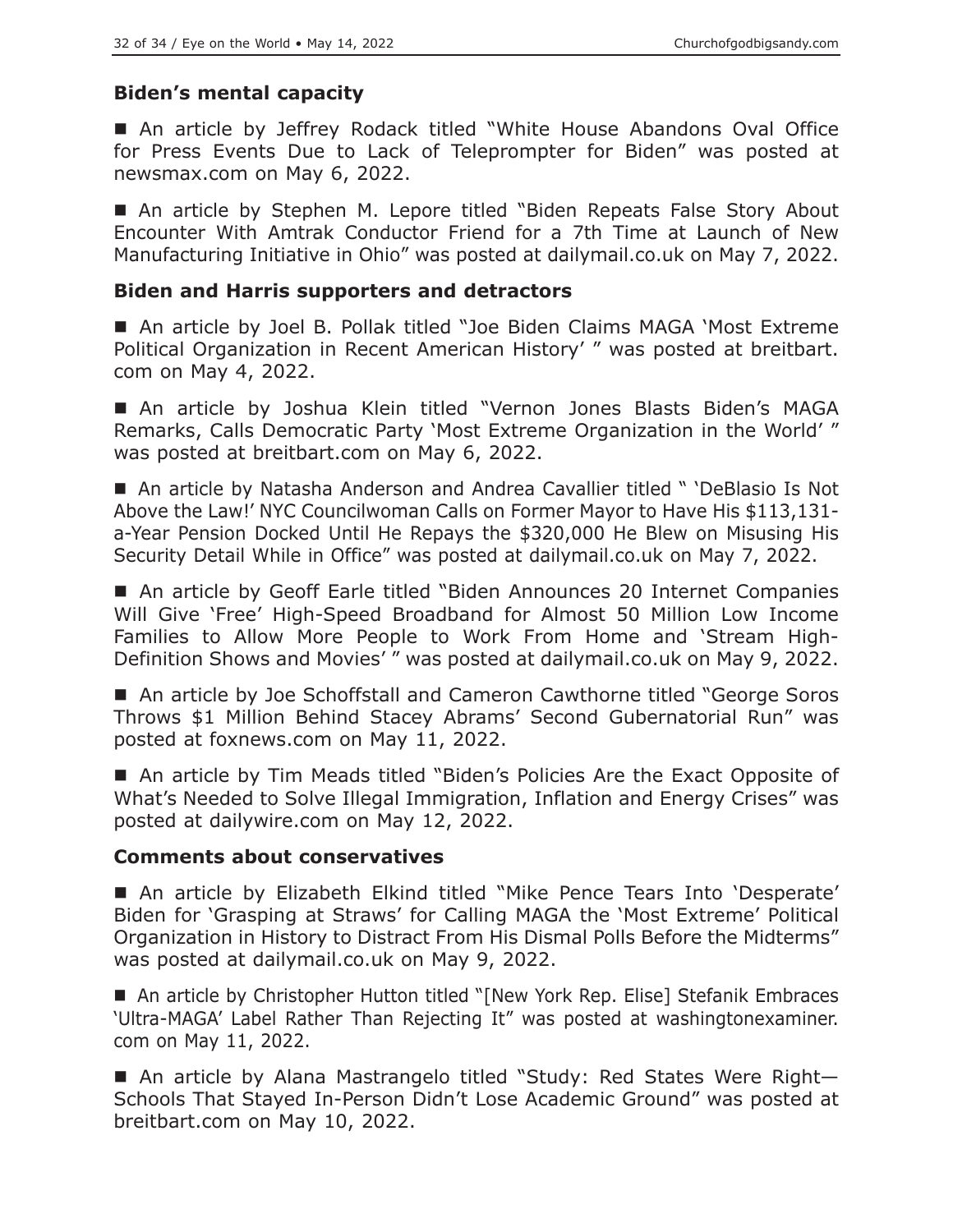# **Trump supporters and detractors**

■ An article by Nathaniel Rakich titled "Trump's Candidate Lost in Nebraskabut Trump Is Still Winning Most of His Primaries" was posted at fivethirtyeight. com on May 11, 2022.

 An article by John Sanatucci and Katherine Faulders titled "Justice Department Opens Grand Jury Probe Into Trump's Handling of Documents" was posted at abcnews.com on May 12, 2022.

#### **General interest**

■ Looking back to November 2021, an article by Bob Barr titled "Biden's 'Infrastructure' Bill Contains Backdoor 'Kill Switch' for Cars" was posted at dailycaller.com on Nov. 20, 2021.

■ An article by Staff titled "Biden's 'Kill Switch' for Every Car Threatens Our Freedom of Movement" was posted at thepoliticalinsider.com on May 11, 2022.

 An article by Morgan McFall-Johnson titled "Scientists Might Reveal the First Photo of Our Galaxy's Central Black Hole on Thursday" was posted at businessinsider.com on May 11, 2022.

 An article by Paola Rosa-Aquino titled "Black Hole Image Supports Einstein's Theory of Gravity, Disappointing Scientists Who Are Probing for Cracks" was posted at businessinsider.com on May 12, 2022.

■ An article by Gabe Boyd titled "Report: NYC and San Francisco Rank at the Bottom of the List for Gen Z Homebuyers" was posted at fastcompany.com on May 12, 2022.

■ An article by Dr. Joseph Mercola titled "Is Ivermectin a Cancer Solution?" was posted at mercola.com on May 12, 2022.

 An article by Stacey Leasca titled "This Florida Destination [Walton County] Has 26 Miles of Idyllic Coastline—and It's the #1 U.S. Summer Hot Spot on Airbnb" was posted at yahoo.com on May 12, 2022.

■ Looking back to January 2022, an article by Shehan Jeyarajah titled "Gary Patterson Joins [the University of] Texas Staff: Longhorns Hire Legendary Ex-TCU Coach for Off-Field Assistant Role" was posted at cbssports.com on Jan. 21, 2022.

■ An article by Clarence E. Hill Jr. titled "How Former TCU Football Coach Gary Patterson Is Already Making an Impact [on the Field] at [the University of] Texas" was posted at star-telegram.com on May 12, 2022.

■ An article by Mike Florio titled "[Retired Quarterback] Kurt Warner on Tom Brady's Broadcasting Career: You Can't Be a Nice Guy and Be Good in This Business [Because an Analyst Must Critique] " was posted at yahoo.com on May 12, 2022.

■ An article titled "[NBA Star] Joel Embiid: 'Everybody Expected the Houston James Harden, but That's Not Who He Is Anymore' " was posted at yahoo. com on May 13, 2022.